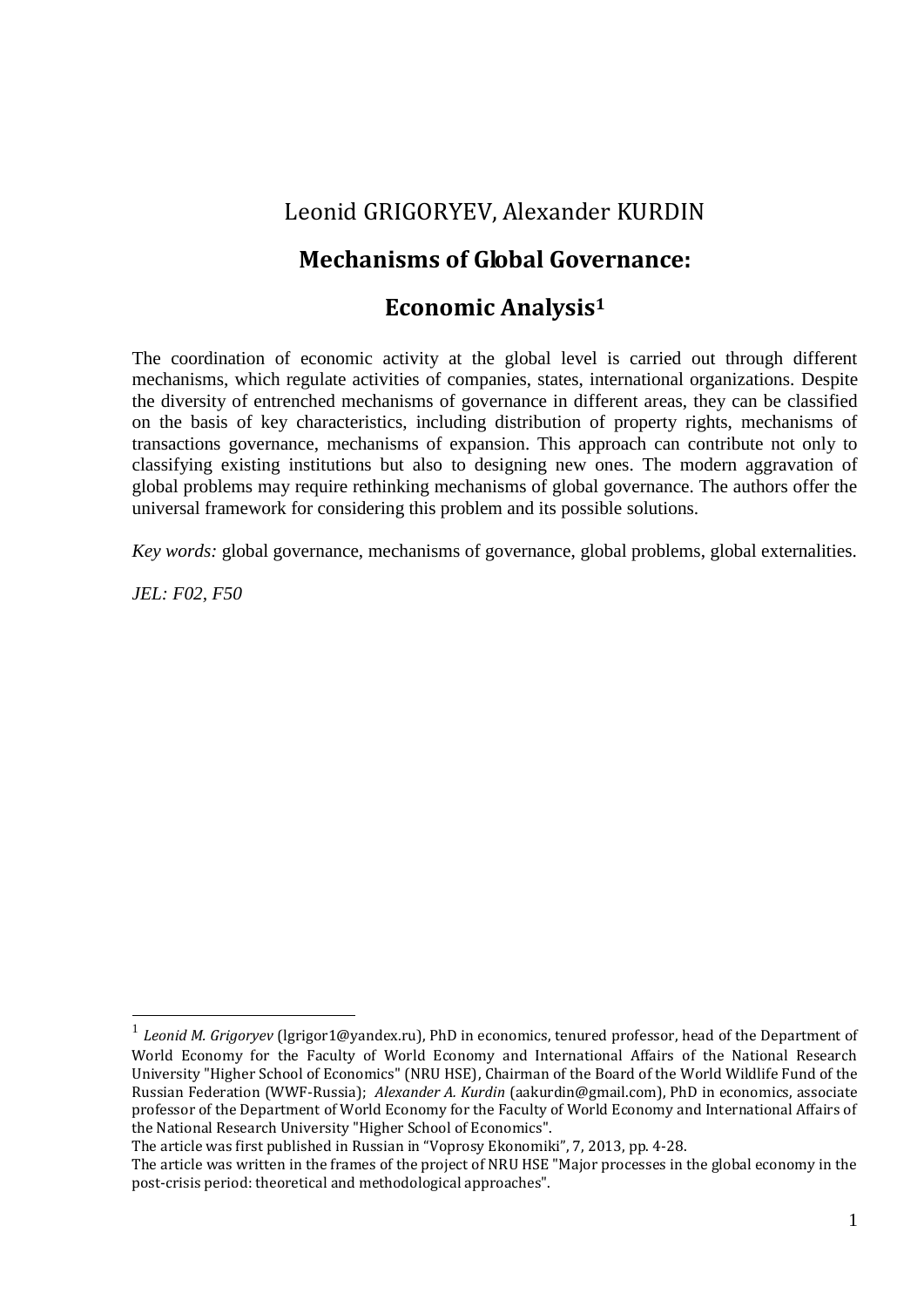#### **The need for global coordination**

Due to the achieved level of international economic relations development it is arguable, that on the turn of the  $21^{st}$  century there exists a common system (though not a homogeneous one) of global economy. Every economic system implies the presence of mechanisms, coordinating its partakers' interaction. These mechanisms are determined by the respective sets of rules, which are formed either spontaneously or designed intentionally. We refer to them as "mechanisms of governance", though this might not be the most suitable term. To be more specific, it is not state regulation or purposeful management in question, but incorporation of all possible kinds of governance, including market, hierarchical and hybrid forms. Despite a certain consensus among economists regarding the typology and operating principles of the above rules, or governance, (we mean, specifically, their traditional division into hierarchical, market and hybrid/network governance types) <sup>2</sup>, there are some terminological discrepancies3.

A number of specific peculiarities of international interaction in the global system, such as the absence of supreme authority (accordingly, no guarantor of abidance by the rules and no norm-designing organization), state sovereignty and drastic dissimilarities in the institutional environment of different countries bring about the necessity to identify the modes of global economic relations governance as an independent subject for study. The existing system of global processes regulation is virtually based on a plethora of inhomogeneous (though classifiable) mechanisms, principles and coordination systems. In the 21st century the analysis of global governance problems, decision making processes dealing with the current issues of world economy and human development, is becoming more topical. In this article we review this complex topic in terms of the new institutional economic theory, which allows to make a step towards summarizing the multilevel phenomena of the present-day world.

Owing to their acuteness, a number of global problems are treated as a threat to sustainable human development. Before the second half of the 20<sup>th</sup> century global challenges, exclusive of those connected with collective security, had been ignored not only by individuals and corporations, but also by national governments. From the historical viewpoint security problems were an obvious concern of governments, societies and elites, though their misinterpretation of the above problems was commonplace. Multiple regional unions emerged, partakers' conflicts of interests were settled on a compromise, decisionmaking and process-managing bodies were established. We believe that there is logic in the response of the world community to the emerging problems, though it cannot issue mandatory laws for over two hundred sovereign states and numberless international economic relations actors.

<sup>&</sup>lt;sup>2</sup> A detailed study of these mechanisms was carried out in the framework of transaction cost economics (see, in particular: Williamson, 1996).

<sup>3</sup> Thus, to refer to alternative types of economic relations governance (hierarchy, market, hybrid/network) the following generalized terms are used: "forms of institutional agreements" (Shastitko, 2010), "coordination mechanisms" and "coordinating structures" (Auzan, 2011), "forms of transactions governance" (Kuzminov et al., 2006). Williamson uses the terms "governance structures" or "modes of governance" for the same purpose (Williamson, 2005).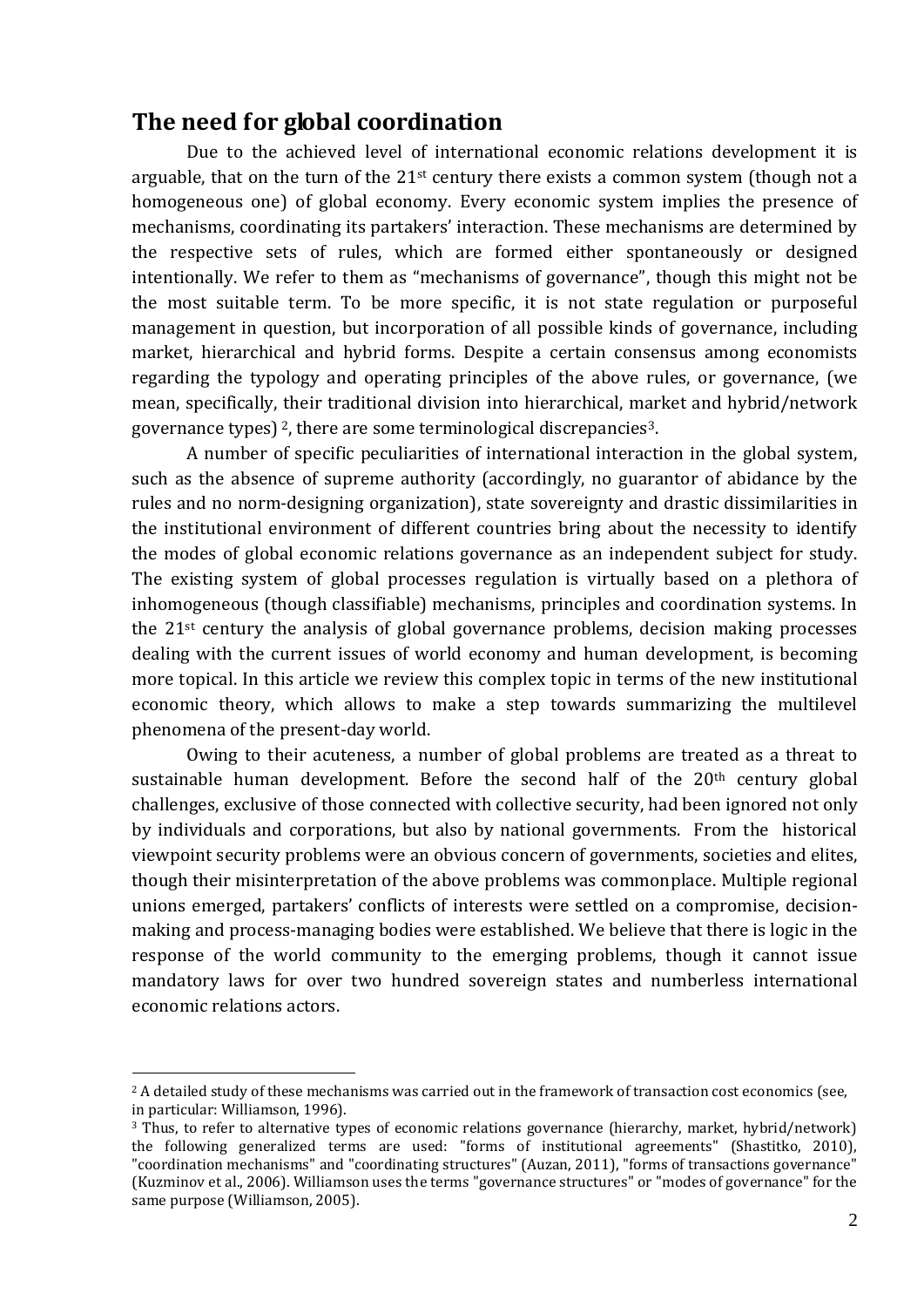This articles aims to systematize institutional solutions, setting the mechanisms of global governance, i.e., coordination for addressing global challenges. In other words, we attempt to draw up a "menu" of the respective institutional alternatives. The spheres, generating these challenges, – international finance and migration, global climate and trade – can be viewed not as "black boxes", sporadically generating institutional solutions, but as a set of subsystems (more specifically, partially independent systems of limited outreach), which inner regulating mechanisms are shaped subject to transaction characteristics in the given subsystem. At the same time it is not compulsory, that the optimal mechanism (or, at least, the most suitable of the available) be used in each of them at a given moment. Global economy subsystems are changing dynamically, which is paralleled by a simultaneous (though, not necessarily synchronous) evolution of regulation mechanisms. In the course of this process new institutions<sup>4</sup> are established both spontaneously and purposefully to either supplement or compete with the existing ones. In practice there may exist alternative mechanisms regulating similar international relations, as well as alternative institutions within the limits of identical mechanisms of governance. In terms of application it is essential that a better understanding of subsystems development logic in the future will allow to design regulation mechanisms suitable for various actors and the global community.

In this article we emphasize the important difference between the terms used for decision-making bodies and mechanisms on the one hand and their implementation management on the other hand. Speaking of "governance", particularly, of "global governance", the concept of the term needs to be specified. It involves an analysis of the problem, evaluation of its importance and acuteness, distribution of property rights. It also suggests identifying the order of making decisions about controlling actions, resource mobilization and the desired result of measures taken. Actual managerial actions and practical solutions of the emerging problems (achieving a managerial results) do not belong here, they relate to the level of executive managers. "Global governance" does not necessarily imply the presence of a direct "vertical" administrative action, (also see: Afontsev, 2002; Dynkin, 2011; Temnikov, 2004; Zuyev, 2011).

## **Theoretical and applied approaches to global regulation**

The development of economic globalization first lead to the gradual aggravation of a number of global problems, then – to the recognition of their existence and significance for the fortunes of the Globe and humanity followed by the awareness of the urgency of their consolidated solution, and eventually, the need for a solution to be found in a historically short term.

For almost half a century after the second World War the evaluation of global challenges was invariably influenced by the division of the world into two economic systems, which implied different approaches to addressing the challenges of economic development and social organization. Alarms sounded by scholars and humanitarians were ignored from both sides. Moreover, the "cold war" worsened by the perspective of metamorphosing into a real war, was viewed as the topmost global threat. This global

<sup>4</sup> Institutions are hereinafter used to denote the rules having an external enforcement mechanism.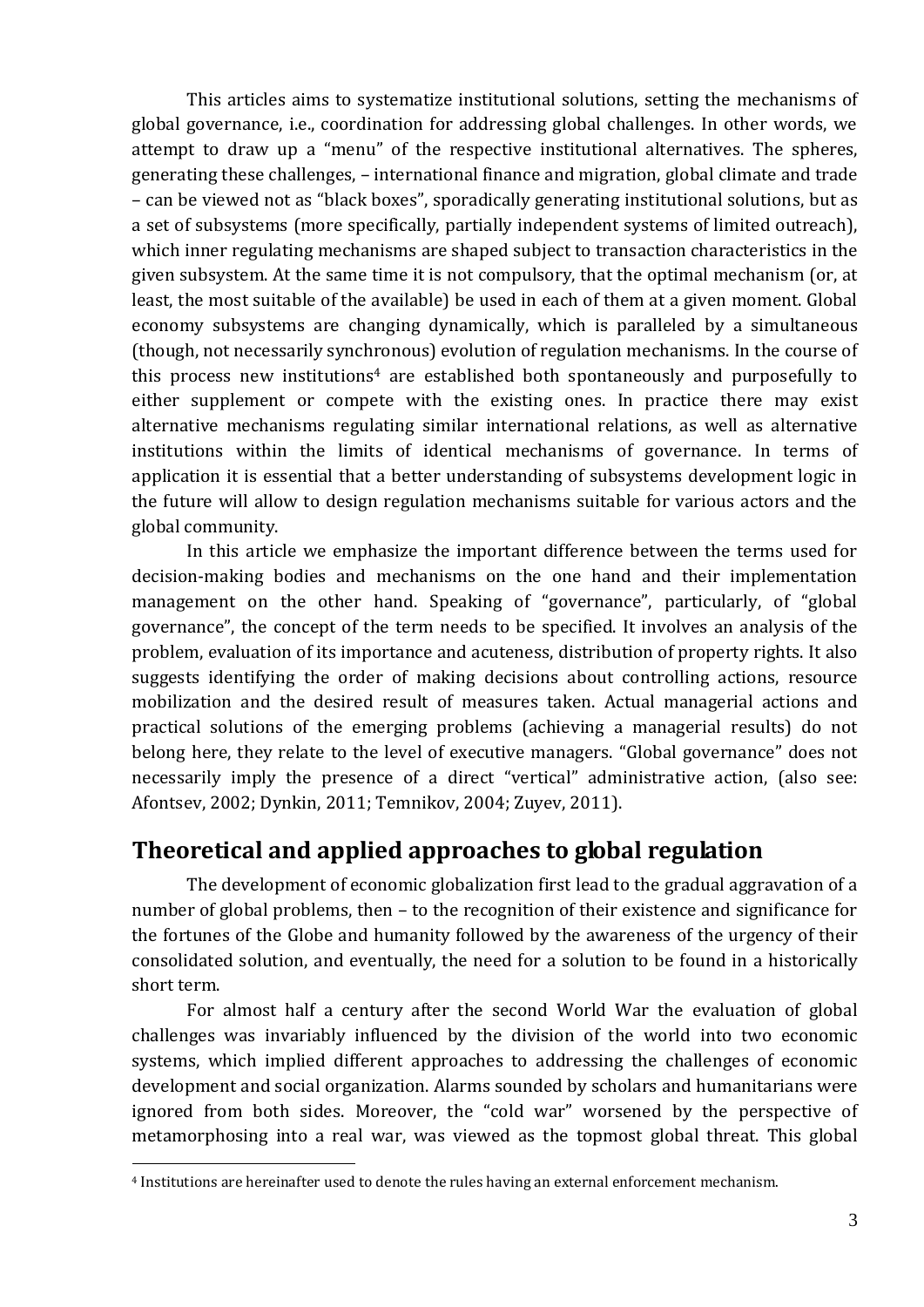challenge was finally surmounted, though not without huge diplomatic, financial and engineering efforts. That period was characterized by large-scale excessive costs incurred by both parties, two "global governance" modes in partially isolated territories, conflicts in the Third World countries. Correspondingly, other world problems became collateral, little time was devoted to analyzing future perspectives and taking coordinated steps. Pugwash movement, the Club of Rome are some of the prominent examples of consolidated activities of the global civil society before 1990. However, their effectiveness was limited by the insufficient governmental efforts and public distrust towards their activities.

That period couldn't boast of significant achievements in addressing other global challenges, apart from the survival of the humanity under the conditions of bloc military confrontation. Nonetheless, the second half of the 20th century was marked by the formation of global infrastructure of international relations (though in its essence it is still more closely connected with international safety issues) – namely, the system of international agreements and organizations, partly coordinating resolution of aggravating and emerging problems.

The development of globalization necessitated a theoretical study of international relations issues. In its turn, this lead to the formation of a new field of science in the second half of the 20<sup>th</sup> century – international political economy, embodying a number of theories (for a more detailed review see:Bratersky, 2012).

According to Chavagneux (Chavagneux, 2010), among the first ones was the *hegemonic stability theory,* originating from the work of Kindleberger (Kindleberger, 1973) and developing, in particular, in the works of Gilpin of 1980-s (Gilpin, Gilpin, 1987). In line with this theory, the stability of international rules is determined by the existence of a sronger state – their guarantor.

By 1980-1990-s new approaches were shaped, including the *theory of regimes* as institutional structures regulating certain spheres of global economy (Graz, 2010). Among the authors of this trend Krasner, Keohane, Nye (Krasner, 1983; Keohane, 1984; Keohane, Nye, 1987) need to be distinguished. Under this theory, no necessity of hegemon-state is assumed.

In his fundamental work "After Hegemony" Keohane distinguishes the "realistic" and the "institutional" approaches: the former is based on the perception of the world as the arena for the opposing states and links cooperation with the formation of alliances in the states' struggle for influence. According to Keohane's assessment, the realistic approach does not allow to explain the nascence in the 1980-s of multipartite mechanisms of international cooperation in trade, finance, environmental protection and other spheres. The institutional approach stresses the profits of international cooperation, shaping the demand for international institutions. Keohane deems the institutional approach to emphasize values and politicians' competence (Keohane, 1984). It must be acknowledged, that these two approaches are supplemental rather than mutually exclusive concepts: the realistic approach is aimed at the supply of institutions, i.e. powers, able to generate rules, and, more importantly, guarantee their enforcement. The institutional approach (using Keohane's terminology) is based on the demand for institutions.

As a political analyst Keohane in fact began to apply the new institutional economic theory to the analysis of international organization issues, asking the question: "How does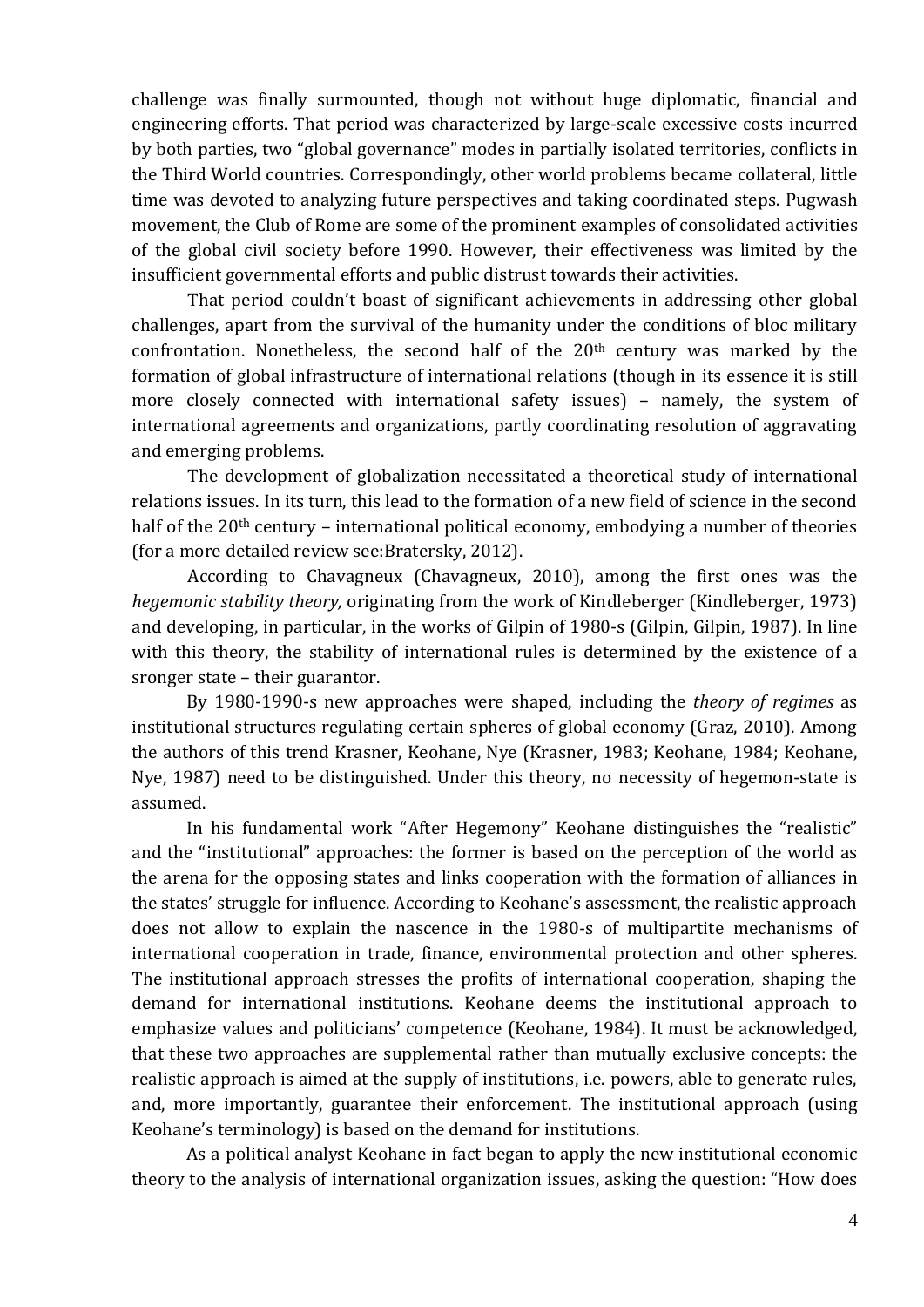contractual interaction between multiple parties have to organized to reduce transaction costs?" (Furubotn, Richter, 2005). This allows to connect his research to transaction cost economics, developed by Williamson (Williamson, 1979; 1991; 1996). In 1995 Keohane and Ostrom (who together with Williamson was awarded the Nobel prize in economy in 2009) published collected works "Local commons and global interdependence" (Keohane, Ostrom, 2005). The study draws a parallel between building mechanisms of common property management at the local level and international relations regulating mechanisms.

Alongside with the theory of regimes, developing primarily in the USA, in 1980 another theory of international regulation mechanisms arose in Great Britain– *the theory of structural power,* based on the decline of the state's influence accompanied by the growth of other actors' activities, and on the effacement of boundaries between national and international activities. This theory is believed to have been founded by S. Strange. The theory implies that actual authority in the global economy is determined by the actors' influence within the limits of four key structures: security, finance, information and knowledge, production (Strange, 1996). Since states, as a rule, are in a more advantageous position than non-governmental agents only in the security sphere, the theory of international political economy cannot be narrowed down to the interaction of states, while the organization of international relations is aligned with processes involving other kinds of actors. The reciprocal position of agents in these four structures, their interaction and the entrenching rules affect the situation in secondary structures, such as transport, energy or assistance to the developing countries.

Revisiting approaches to international economic relations regulation is associated with the changing role of the state both in domestic and in foreign affairs. We are referring to the denationalization tendency in a number of economic sectors. As a result of these transformations the concept of "governance" as a set of regulation mechanisms with no sizable involvement of the state gained popularity (Bevir, 2011). In this regard, the term "governance" is intentionally opposed to the term "government", impersonating interference by the state. This reading of "governance" should not be confused with the concept of "good governance", elaborated by a number of international financial institutions, especially, the World Bank: their interpretation "good governance" does not relate to the analysis of various mechanisms of regulation in a broad sense, but to ensuring transparency and absence of corruption in the existing mechanisms, primarily, within the frames of state bodies5.

In scrutinizing global economy, as it was mentioned above, the term "global governance" became widespread. According to the logic of opposition of the terms "government" and "governance", "global governance" is occasionally treated as a set of nongovernmental mechanisms of global regulation, alternative to the hypothetical "global government" (Afontsev, 2002; 2010). Contrastingly, in some cases "global governance" is viewed as the activity of international (in the first place, intergovernmental) institutions, enabling states to coordinate interaction in certain spheres (see, e.g.: Strange, 1996).

We apply the broadest interpretation of the term "governance", which includes "all types of regulation", and reckon, following Bevir, that the outlined changes in the sphere of

<sup>5</sup>http://web.worldbank.org/WBSITE/EXTERNAL/TOPICS/EXTGOVANTICORR/0,,menuPK:3036107~pagePK :149018~piPK:149093~theSitePK:3035864,00.html.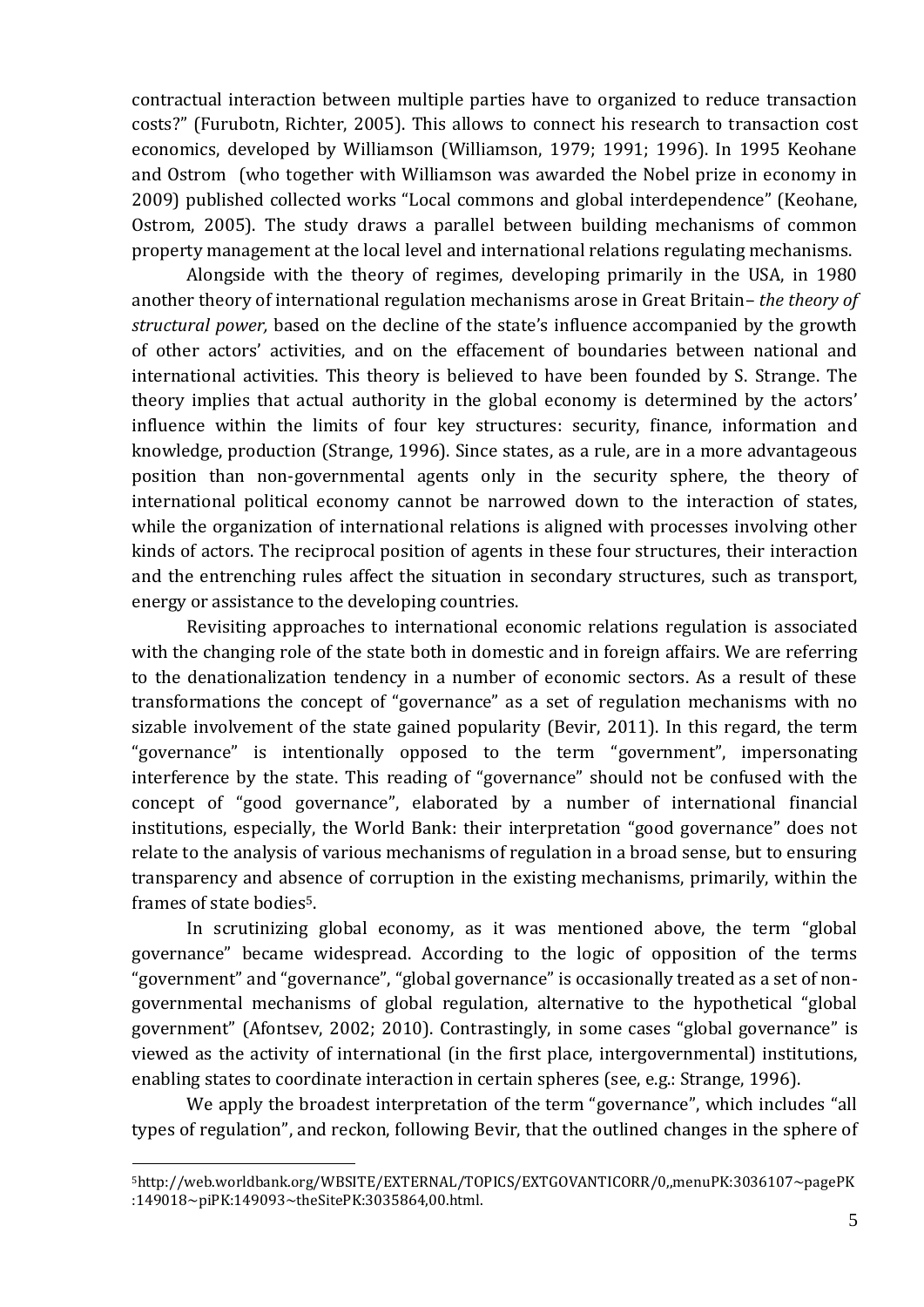denationalization in 1980-1990-s can be referred to as "new governance" (Bevir, 2011, P. 3-4).

In our interpretation the state and its instruments also belong to "governance". Correspondingly, the term "global governance" is used to denote a set of various mechanisms regulating the relations between economic agents at the global level, which is not equivalent to the global government, is not optimal from any fixed point of view, is also versatile and is an object of struggle for interests between major actors.

An important objective of modern studies in the sphere of global regulation is the formation of theoretical frames of analysis, allowing, on the one hand, to use a complex approach with regard to the heterogeneity of economic agents and the spheres of their interaction, which is incidental to the theories of structural authority and "global governance", and on the other hand, - to include in the analysis the attainments of theory of regimes, transaction cost economics, theory of property rights. Such attempts are known to political sciences (Rosenau, 2009).

In this respect we stress the necessity to distinguish the two problems: the rules of economic agents interaction as such (how their interaction is organized in the context of particular transactions) and the distribution of rights to set up rules (how and by whom, by the state or by private companies, the rules of these interactions are set). Confusion of the above issues leads to separate interaction mechanisms being linked to a particular type of economic agents. Thus, command, hierarchical relations are ascribed to the state, and market relations - to private companies. But that is not so: in the global arena states can enter into market relations, while companies can create large hierarchical or network structures, both internally and externally. In the view of the continuing debates about the "retreat" or the "return" of the state as a leading player both in national and international relations (Bell, Hindmoor, 2009), as well as about the appearance of various agents in the international arena, this distinction is essential.

## **Global problems and attempts at their resolution in the modern period**

With the end of confrontation between the capitalistic and socialist systems, it was widely believed, that te global community would focus its efforts on addressing common challenges. Nonetheless, it is a long way from conceptualizing the importance of global problems<sup>6</sup> to the willingness to take joint efforts for their resolution. Two decades after the fall of the socialist camp was not enough for that. Key issues, including the order of liability and costs distribution between governments, corporations and individuals, as well as the mechanism of regulating mutual relations within the limits of the "global agenda" remain unsettled in a number of spheres.

<sup>6</sup> The generality of acknowledgement is understood as the predominance of a certain "mainstream" viewpoint in regard to their nature and character in the frames of the UN, relevant international organizations and leading countries (possibly, already at the legislative level). Needless to say, such approaches imply promoting a mass educated community of the world, scientists and politicians. However, acknowledging the existence and even acuteness of the problem is not necessarily extended to the accord about the instruments of its settlement, as well as costs and mechanisms, and, emphatically - the system of priorities and preparedness to incur adequate costs to the detriment of other objectives.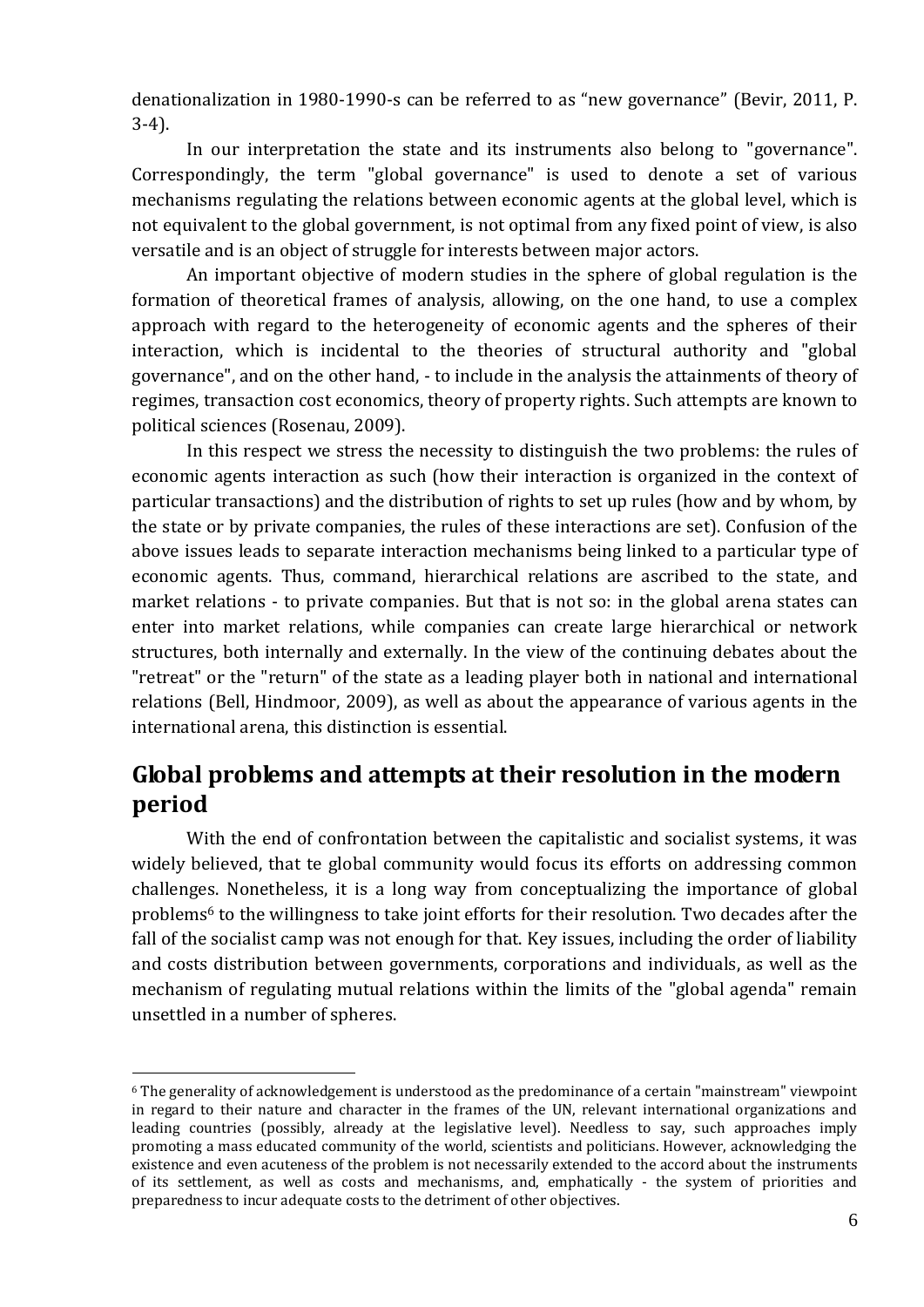The rivalry of command and market regulation still exists, but now it lies not in the realm of ideology, but efficiency. For this reason, the global community is making effort to find a formula of economically justifiable mechanisms of allocating resources in addressing global problems, competing with national ones. To date there does not exist a generally acknowledged hierarchy (a set of priorities) of global problems. We can only sequentially show the structure of global governance applied to addressing international challenges, relying not on the chronology of their formulation (e.g. the 1971 report of the Club of Rome), but on how common and humanistic they are. In the first place, we emphasize the problem of global poverty, around which the UN Millennium Development Goals are centered, next - climate change prevention, affecting the entire humanity, though potentially, not to the same extent in the coming decades. Restrictions on the usage of nonrenewable resources, preservation of biodiversity attract close attention of specialists and men of education, though are still not on the main agenda for elites, the middle class, and, consequently, politicians. We stress, that presently economic activities can not be divided into internal ones (or "problem-free") and those having an adverse external impact. In the present day world economic activities, especially in large and developed economies are an integral process, in which it is often impossible to prevent international impacts of internal economic solutions.

Among the critical issues of the 21st century, specifically after the global crisis of 2008 -2009 (and during the current complicated recovery period), the problems, which have come to the fore, are connected with maintaining sustainable growth and preventing new large-scale shocks. In fact, all countries are concerned by particular global problems in various combinations. The above mentioned problems include the stability of the global financial system and development financing; sustainability of raw materials markets; energy as a development factor, eradication of energy poverty, maintaining energy security; trade and investments regulation; supporting food and water balance in the world. Among the above-listed, the problems of climate and biodiversity preservation are gaining significance.

Every sphere ensuring utilization of resources and decision-making is specific. In particular, there are different independent or intertwined systems of international governance with a varying degree of control strictness. Presently, there are several types of governance aimed at resolving international problems.

*A. International regulation based on an organization with independent management*, who make prompt decisions in the sphere of distribution of resources (significant in their relation to the scale of the problems), and develop the international legal framework. Adoption of key rules, control and decision making are based on representation of the states (sometimes referred to as "great powers"). These organizations include the IMF, the World Bank and other international banks for development, the WTO.

*B. International regulation, based on an organization acting as an advisor and arbitrator* (suggests the presence of a judicial body or similar), which participates in the formation of international legal framework, but does not distribute significant resources single-handedly. This can be exemplified by the IEA in energy (though the use of petroleum stocks borders on immediate interference of type A), the ILO in the sphere of labor relations, the UNCTAD in international trade, Bank for International Settlements in Basel,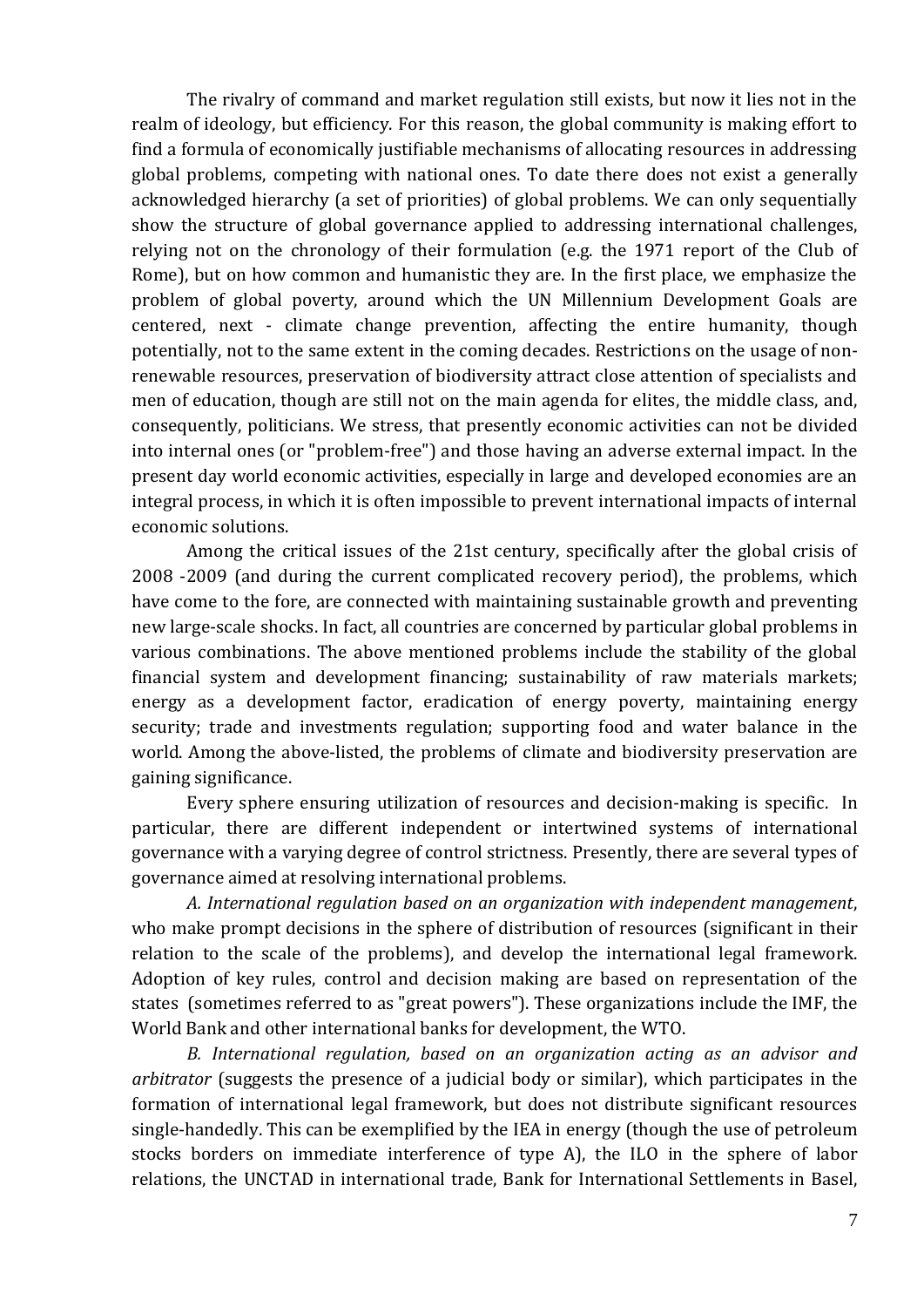international industry organizations, governing the activity of economic agents (ICAO in air transportation).

*C. International bi- or multilateral agreements*, binding on national governmental bodies or companies in the absence of a specialized guarantor-organization. This scheme is normally used for intergovernmental agreements in a number of spheres, as well as for international industry organizations, standardizing the activities of economic agents (ecology and biodiversity agreements, international industry standards).

*D. International framework agreements* (conventions, declarations), aimed at redistribution of resources for attaining a particular goal and implying voluntary observance on the part national governmental or private agents in the absence of a specialized guarantor-organization. One of the examples is the UNFCCC.

*E. Non-governmental network organizations of the global civil society*, not having full voting status in the international arena, but taking active steps within the limits of their agenda. This, in its turn, impacts public opinion of different countries, as well as the activities of governmental and international bodies (WWF and other similar nongovernmental organizations).

F. *Cartels, clubs, permanent or temporary country organizations, influencing the patterns of global economic activities* outside the said country or group of countries (regional free trade areas; BRICS; OPEC; countries; clubs of countries or organizations, imposing sanctions on separate countries or economic agents). A special case which we include in this mechanism are the decisions of separate countries or groups of countries (sometimes, the EU or even NATO), meant to become common rules for the agents in global markets. In their time, the USA passed the "Patriotic Act", which significantly affected the global financial sphere. Judgments of American courts often involve economic agents outside their jurisdiction. The USA, EU and clubs of countries resolve on economic sanctions to be imposed on these or that countries or companies for political reasons. Thus, separate countries and their clubs partially create precedents beyond common law or attempt to make up for the slow response of global coordination bodies.

G. *Self-sustaining activity of economic agents (companies) in conformity to national regulation (inside their country) in the absence of specialized international organizations and agreements.* This implies regulation in the frames of the national legislation, the practices of international business conduct and common principles of international interaction in this sphere - this is how international goods and services markets operate. Furthermore, state agencies can operate in global markets using similar principles, e.g. international loan markets.

The described types of regulation are partially overlapping. Thus, if a club secretariat is established, whose decisions are binding (at the level of executive authority) on state agencies of club members and/or which is entitled to dispose of certain resources of the country in its own discretion, then in such case mechanism F can be referred to mechanism A, applied at the regional, and not the global level. If the said secretariat does not have such freedom, but has a deciding vote or acts as an arbitrator, then mechanism F is equivalent to mechanism B, but only inside the group of countries. In a number of cases mechanism E is similar to mechanism B, though not at the level of governments, but of non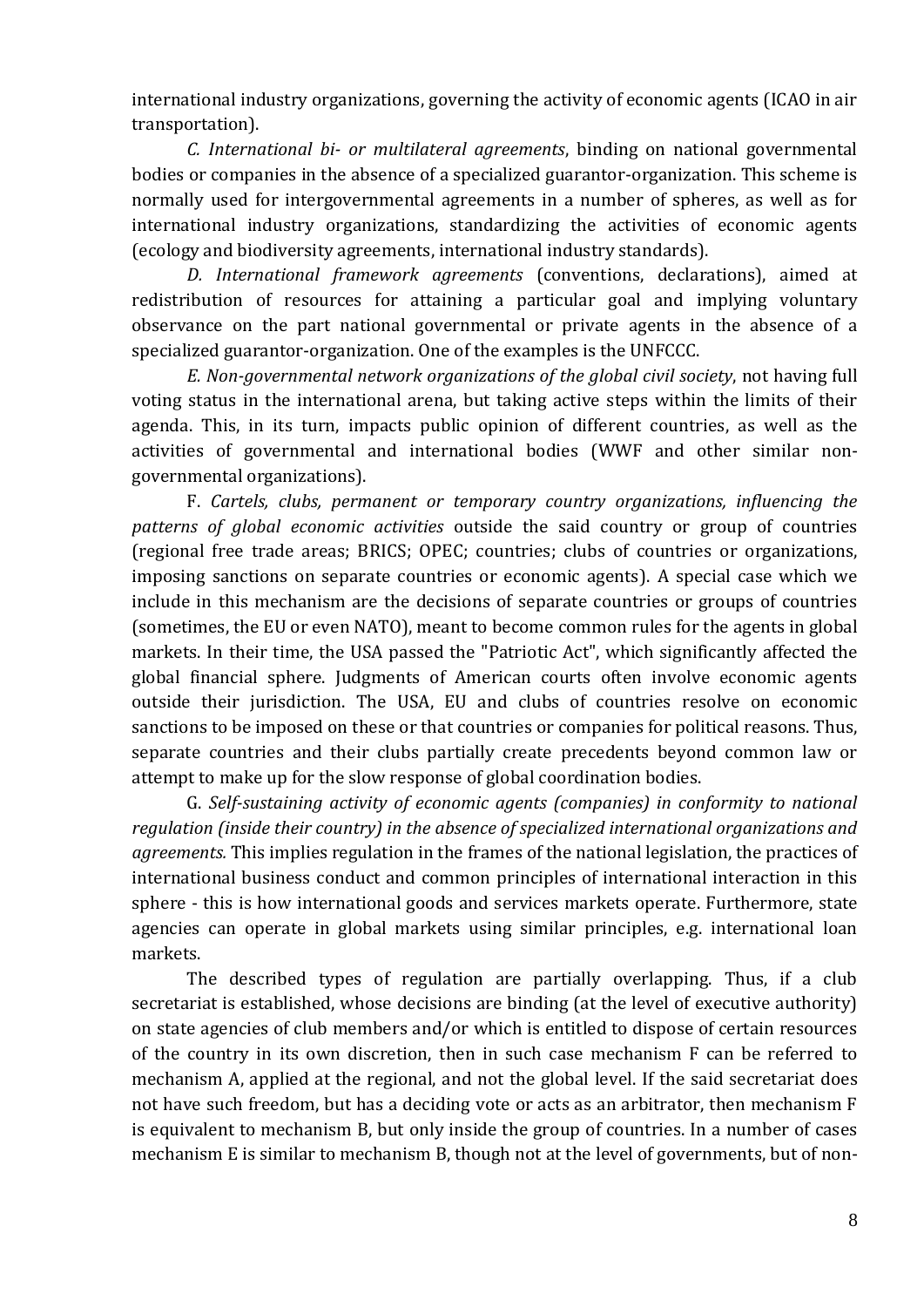governmental organizations or private companies. Contrastingly, mechanism G has to be divided into markets for private companies and markets for states or state companies.

The attempts of countries and their clubs to set rules for the "outer" world, which is implied by mechanism F, are triggered by the differences in political and economic interests of "great powers" as well as by the peculiarities of collective decision-making, e.g., the specific character of voting (the right of veto) in the UN Security Council. Moreover, such tendencies, affecting the mechanisms of global regulation, are observed not only in the sphere of international security. The potentially parallel elements of international regulation are now also created by the countries of BRICS, primarily, in the financial sphere, which is caused by the discontent with the nature of regulation in the IMF and Bretton Woods organizations in general (Grigoryev, Morozkina, 2013). In a sense, mechanisms E and F shape an experimental field, in which global regulation elements are fine-tuned (or, de facto, introduced) to further influence the nature of world economy and execution of mechanisms A, B and C. Obviously, an influx of innovations comes from market regulation (G).

The choice of a particular mechanism (system) of global regulation is historically preconditioned by the scale and nature of the problem (object), the scope of partakers, the amount of transaction costs in the absence of a uniform global institutional environment, the extent of problem conceptualization on the part of main actors and their willingness to cooperate (sound assessment of the potential losses in the absence of a compromise). In fact we are referring to a wide range of instruments intended to more or less efficiently bridge the gap (in terms of capacity) between the existing norms of regulation applied to a particular problem or uncontrollable sporadic developments, sometimes producing adverse effects.

## **Global externalities**

1

In their essence, global problems are the problems of global externalities with regard to countries and economic agents. Global problems are not the aggregate of national problems. Every particular country may face its own problems, connected with climate, environment, finance and energy, which are settled at the national level. Global effects are produced by a clash of interests at the international scale, when the activities of economic agents in one country indirectly influence the interests of economic agents in other, even remote regions. For a particular economy or region externalities are extraneous collateral effects originated by third countries, as well as the accumulated issues of global development which the object<sup>7</sup> is facing. Regulation of a certain sphere is carried out in conditions of the entrenched results of development, which often have already drawn externalities or can draw them in the future. In the recent decades the processes of globalization have not only generated externalities of new phenomena, including the beneficial ones (a revolution in information technologies, expansion of new technologies),

<sup>7</sup> Obviously, these external effects (externalities) can have "internal" nature, too: some problems stem from the internal development or the arising imbalance of external impacts and the standing of the object (country, ecosystem), or are a side-effect of relations between the object and its system. E.g., the imbalances in the financial system of the USA can produce external effects, influencing the majority of countries, however, this global effect impact the USA themselves.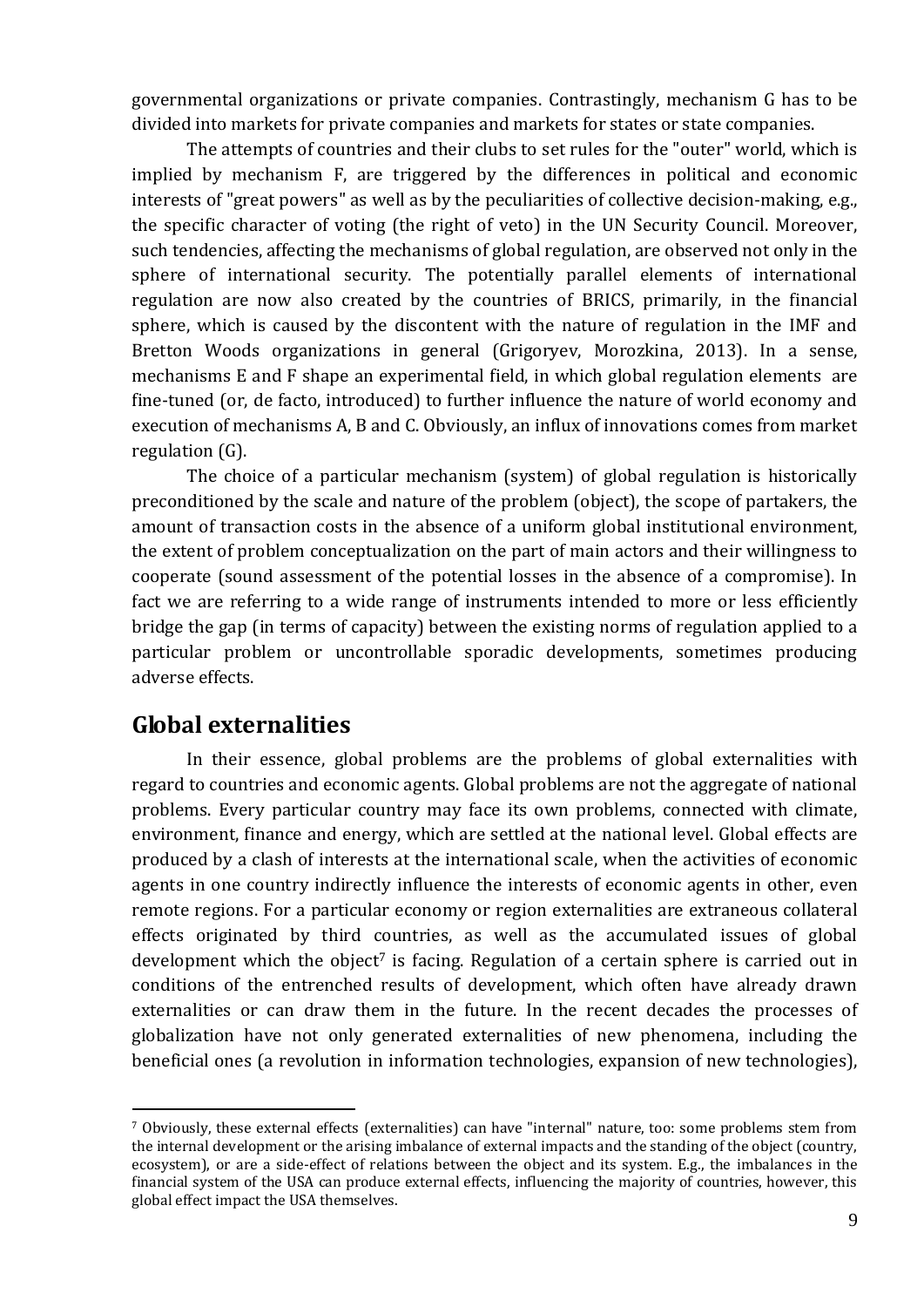but have also aggravated global effects, aligned with the properties of prior development periods (specifically, the industrial period).

Global problems emerge in various spheres: from energy resources markets to food markets. Both governments and companies, in exercising their sound policies, occasionally affect interests of foreign agents, which leads to the nascence of an externality. If the number of economic agents incurring costs reaches its threshold, there appears an urgent need for internalization of such an externality. The latter has several stages:

- identification of the effect, conceptualization of costs and losses (reporting the problem);
- monitoring, conceptualization of effect, evaluation of its scale and intensity, identification of losers and winners with the given specification of rights and liabilities;
- appearance of the interested agent-party (having financial interests or public interests), which comes up with a solution of a problem (possibly, in its own future behalf);
- creation of coalitions for/against the solution of the problem and mitigation of the effect, or, on rare occasions, enthusiasm about a common approach;
- recruiting followers in "for" and "against" coalitions, development of approaches and compromises inside the coalitions (two or more, exclusive of unanimous decisions);
- negotiations and conclusion of a treaty between the parties, ensuring abidance by the new rules (for the period of the treaty<sup>8</sup>).

Obviously, the idea of creating a global government is not taken seriously (at the present stage of the history of mankind) - this would be the "easiest" solution of all global problems. Let's picture the joint global budget and the process of its distribution for current needs and investments, social assistance, regional equalization and development, climate preservation and global energy modernization. There are two extreme ways of decision-making: authoritarian and democratic. In the first case the source of authority remains unclear (at any rate, of legitimate authority) and it is easy to envisage the scale of complaints from all countries and regions of the world addressed to central executive and legislative bodies. Since such distribution is extremely difficult to perform even within one country or a group of countries with sizable regional inequalities (like Russia or the UN), applying it on the global scale is next to impossible9.

Historically, we could consider the ultra-liberal alternative of a world open to separate activities of agents (actors), ranging from individuals to companies and governments. Nevertheless, the history of the 20th century showed a pragmatic way to address certain problems, which consists in the creation of various international institutions. Among the factors of their emersion and development we can enumerate:

> significance of the problem for the global community and separate interests groups;

<sup>&</sup>lt;sup>8</sup> Some of these decisions survived for centuries: (The Westphalian system), 30 years ("the gold standard"), over 40 years (OPEC as an additional oil market regulator).

<sup>9</sup> However, the degree of regional inequality in Russia is comparable to the inequality of UN member-states (including, arguably, institutional dissimilarities).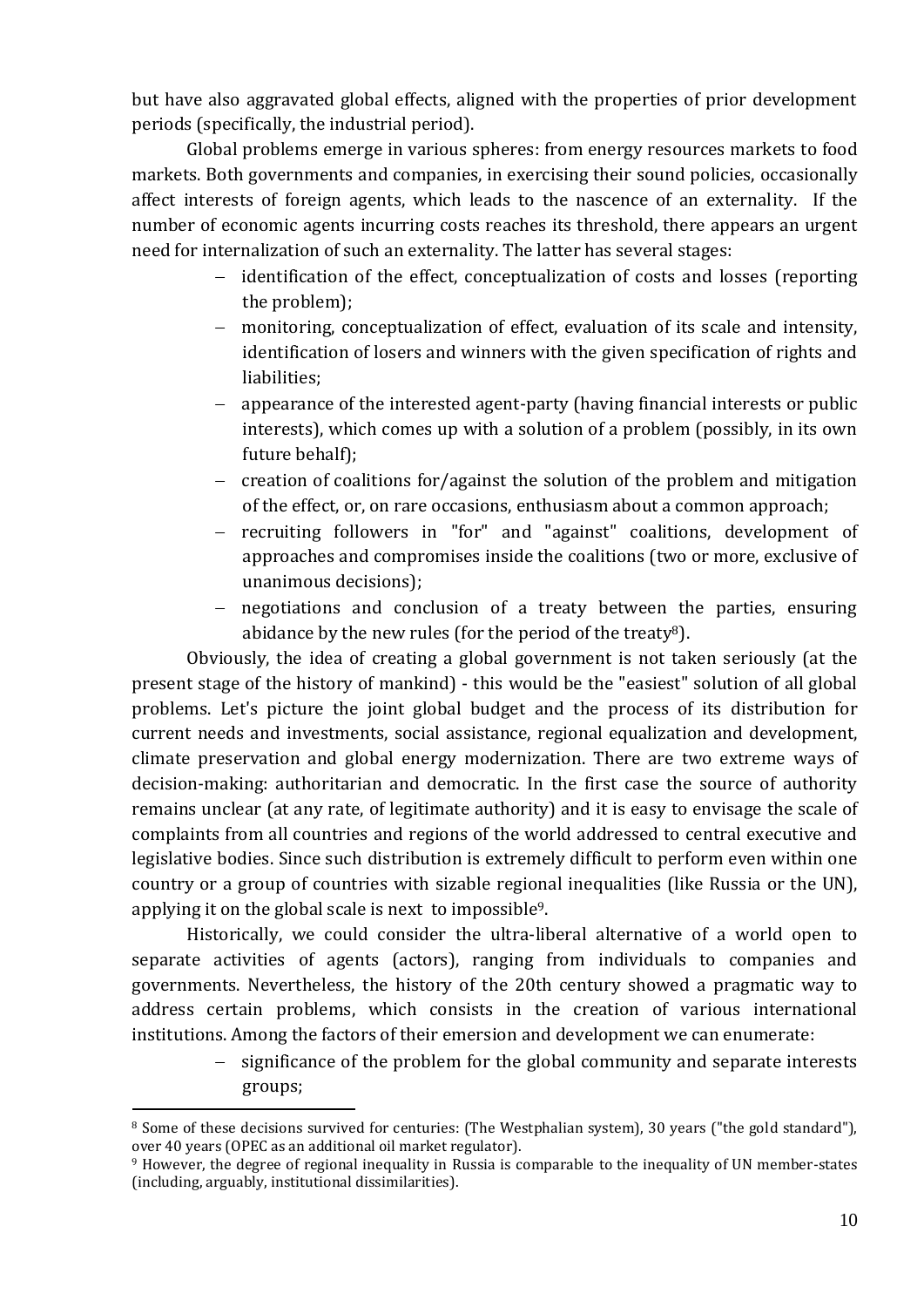- composition and influence of interests groups;
- $-$  the extent of public awareness of the global problem;
- $-$  the balance of compulsion momentum and regulation complexity;
- the possibility to split up stakeholders' interests.

In principle, the externality can be internalized by means of creating the corresponding institutions. Generally speaking, the evolution of institutions, including property rights, is closely connected with the need for internalization of externalities (Demsetz, 1967). This is thoroughly studies within a separate jurisdiction. But even on such restricted scale the problem of emergence and internalization of externalities remains intricate, since both the processes in itself and the result of combating the manifestations of an external effect can originate new externalities (Tullock, 2011).

It is even harder to ensure correct operation of institutions in the limits of global economy, especially, due to the inhomogeneous distribution of losses inflicted by external effects, information asymmetry, uncertainty of regulation measures, prevention or adequate compensation of losses and assessment of their volume. Though, obviously, the main thing is the absence of a direct connection between title to assets and liability for the consequences of economic and other activities, strongly marked in the international sphere. A plethora of independent (sovereign) jurisdictions, dissimilarities of property rights systems, legal frameworks and huge costs involved in the settlement of economic disputes (e.g. processes within the WTO), uncontrollability of certain spheres of activities and non-execution of court judgments, whose authority is disputable, sizably hinder the formation of an optimal structure of the respective institutional mechanism.

The specific character of the global external effects can be attributed to the absence of a homogeneous institutional environment on the global scale (and, in fact, the absence of the global government), which impedes the formation of unified global rules, and, more importantly, universal mechanisms of enforcement (Furubotn, Richter, 2005). Ideally, a new, more complex and dynamic world will bring forth a new system of regulation and partnership.

Rischard wrote: "Tomorrow governments (federal, regional and local) will be unable to single-handedly address complex issues without strong assistance from the other two social sectors. A completely new reality is emerging: a partnership of politics, business and civil society. In the two coming decades this trilateral partnership can be expected to flourish at all levels - global, regional and local" (Rischard, 2003).

This optimistic view did not prove out, at least in the first decade mentioned by Rischard. Apparently, we are dealing with complex processes, where the pace of change, volatile interest (especially in the times of the global financial crisis and sizable structural shifts) do not allow all partakers of the regulating process to easily establish partnership. Reaching a compromise and mutual understanding during tranquil periods of development, not market by significant changes, is much easier not only because the actors are not feeling threatened by the looming political, economic or moral bankruptcy. The anticipation of changes, difficulty in predicting the behavior of rivals and partners are of greater importance. The potential threat of bankruptcy, private risk assessment can result in the states' and companies' negative evaluation of partnership expediency. Civil society can also have various judgments of its standing, interests, objectives and preferences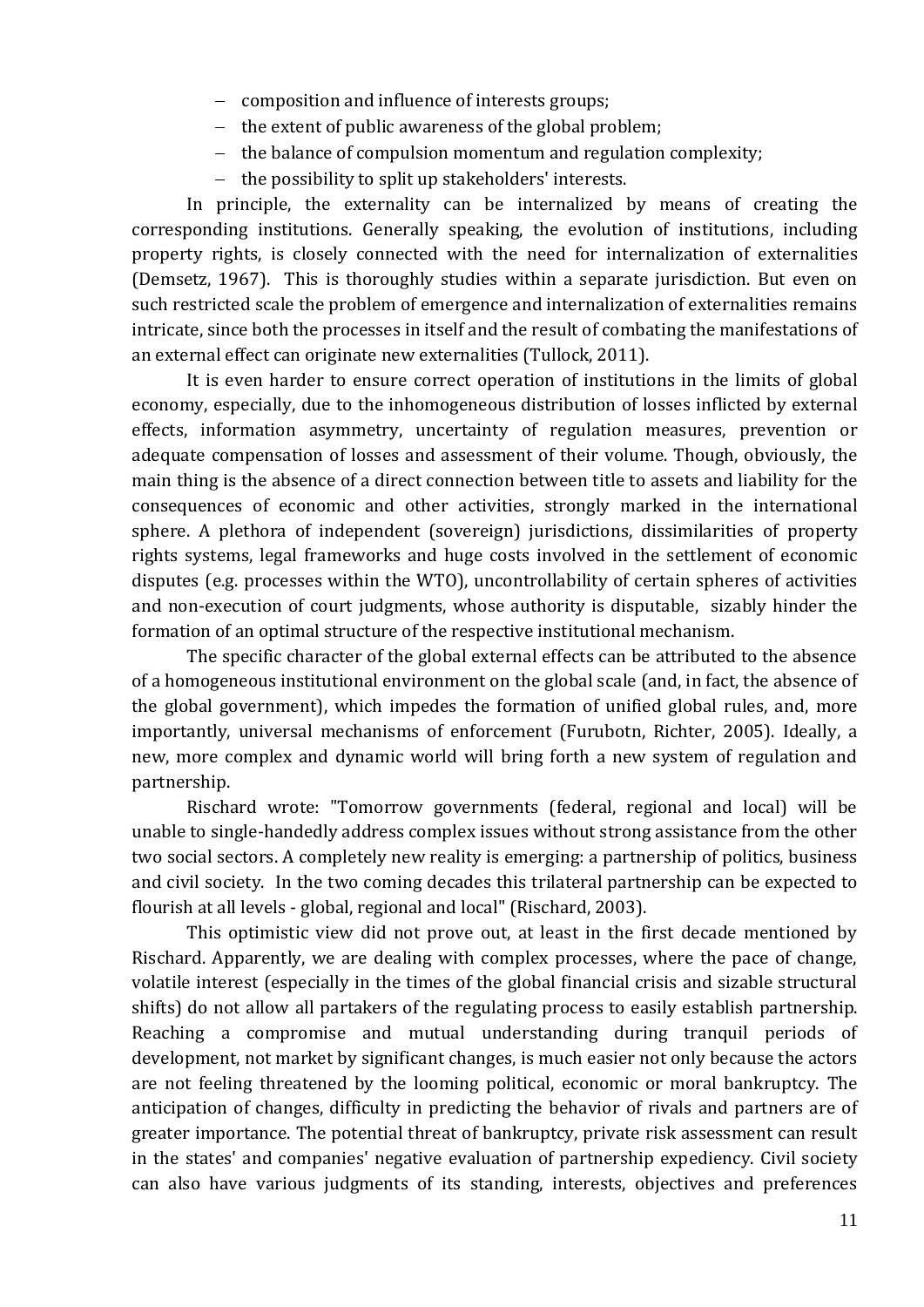depending on the condition and dynamics of the environment (and other partakers' activities). The problems of democracy, justice inside or outside the country, as well as global problems might be in the focus of attention. The priorities and objects of concern are shifting. Consequently, the theory and practice of global governance cannot proceed from the constancy of interests and compromises.

Emphatically, there are dissimilarities in the partnership of three main groups of actors (government, business and civil society) in different spheres. In our opinion, civil society could cope with many functions better than the state, but the latter is not always ready to disclaim them; moreover, not all layers of society are willing to take a risk and get out of the state's tutelage. All types of governance are specific in their own way, have their upsides and downsides, for which reason it is difficult to unite the corresponding actors in a coalition.

Strictly speaking, the very process of formation (including negotiations) of global governance institutions is associated with transaction costs, possibly, of prohibitive volume, which in this case is connected not only with the awareness or intellect of the parties, but also with the dissimilarities of interests (priorities in the system of resolving national and global scale problems). An example of the above is the intricacy of negotiations on preventing climate change (Макаров, 2011). There are number of global externalities, which in the short and medium perspective can bring on so much larger social costs and threats to sustainable development, that they exceed transaction costs of regulation for every participant of the process. Here a solution can be found on the analogy with those framed in creation of the system of contracts during the "cold war", which helped to prevent a global conflict.

## **In pursuit of a solution: key crossroads**

In the absence of a homogeneous institutional environment, there is an automatic increase of transaction costs of economic agents' interaction. It is much more difficult to address global and national problems transcending national borders, at the global level amid a heterogeneous institutional framework, both formal (legal) and informal, than within one country and its legal regime.

Following the conclusion of the Coase theorem, the efficiency of the final allocation of resources depends on the initial distribution of title to them and the costs of their redistribution. On the global scale it is even more explicit, as the costs of international property rights transfer are extremely high, correspondingly the transfer of assets to a more efficient owner, ready to pay for them, is impeded.

*The first problem,* stemming from the attempt to create an economically efficient mechanism of global governance is *the specification of property rights and the supervening liability for addressing global problems*. The latter may affect national economy and public welfare; they reflect the risk of future costs or need settling according to humanitarian reasons (poverty, biodiversity, human rights etc).

In distribution of property rights the following questions have to be answered: who and within what authority do air, the ocean and mineral resources belong to; who holds the right to set currency exchange rates and the rules of transit through the territory of third countries; whether the poorest countries are entitled to a compensation for the events of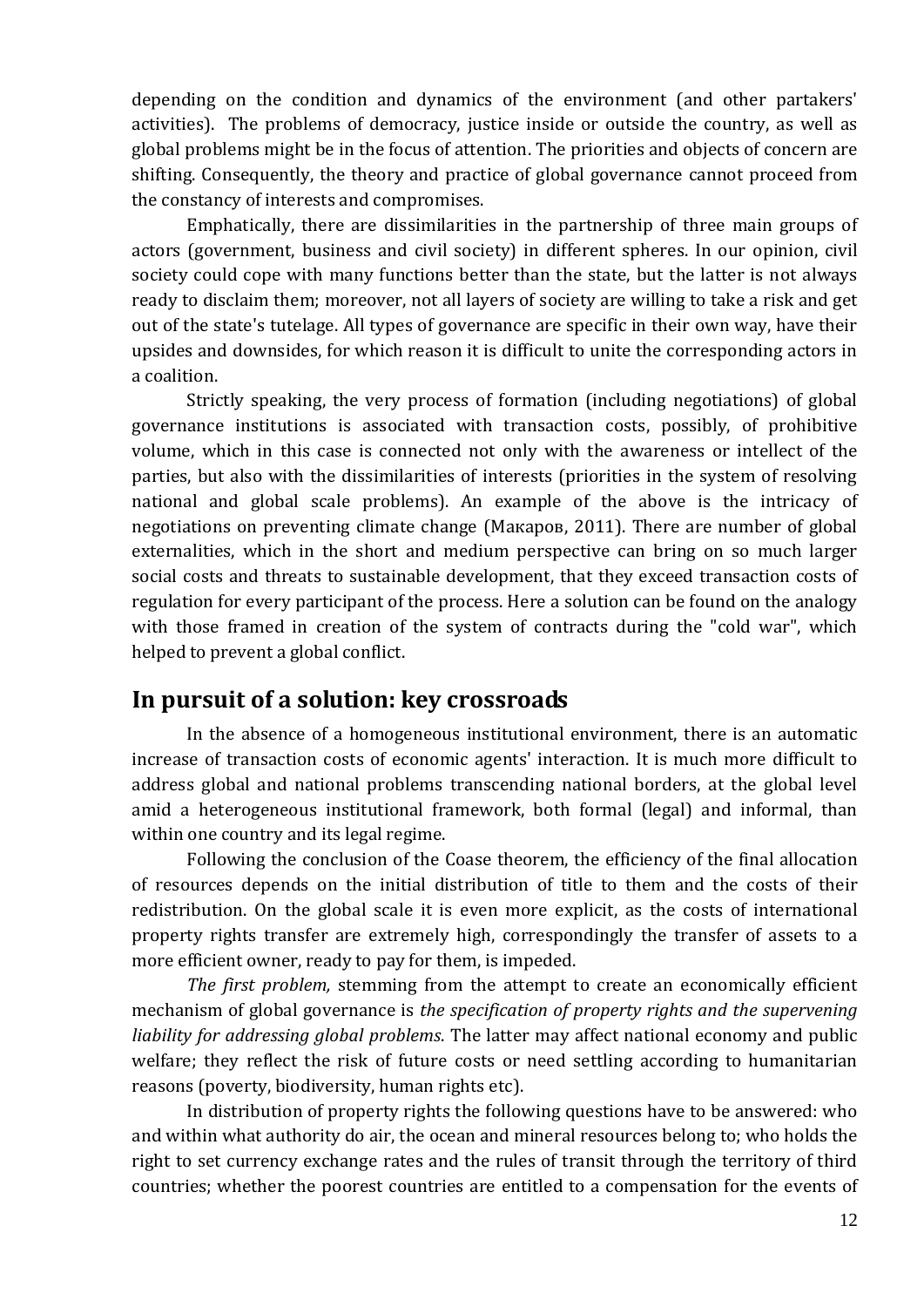remote past (if yes, than, to what extent) etc. In this regard property distribution represents not only the appointment of the owner of a certain kind of resources, but the distribution of all property authority, i.e. anchoring the rights of all participants of interaction pertaining to control and management of the said resource.

The specification of property rights does not necessarily ensure access to resources for efficient owners (inside the country and in other jurisdictions) for the production of goods with minimum costs. However, it is the necessary condition for providing such access, as it creates the background for the exchange of rights.

Following the logic of Coase and Pozner, the legislator has to set the most efficient distribution of property rights (Pozner, 2004. V. 1. P. 67-74). At the same time in practice the specification of property rights is governed both by redistribution rationale and value factors (Calabresi, Melamed, 1972). Instead of a legislator, "historic accidents" prevail in global economy - they are after-effects following the emergence of states, wars, conclusion of treaties. In most cases there are no unified constitutional rules. As a result, the distribution of property powers on the global scale is associated with sizable transaction costs, and there is no guarantee, that the rights will be transferred to efficient users. In fact this inflicts additional legal costs - the so called "unfavorable investment climate".

The specification of property rights implies fixing certain agents with costs and liabilities. The result is, once property rights of every participant of interaction have been determined, overstepping the boundaries of these rights (e.g. discharging hazardous substances in the "common" or "somebody else's" ocean) will entail liability and costs to compensate this impact (another question is, whether these costs will actually be incurred). However, even the prospective liability and costs do not guarantee taking cognizance of long-term effects, say nothing of external effects remote in time and distance. Economic agents optimize their activities at the micro-level, so as to comply with the legislation and rules of their jurisdiction within certain limits, but possibly with no regard of remote effects.

The intricacy of property rights distribution at the international level stems from the absence of an "absolute boundary" between economic activities inside a country, a group of countries, legal area (e.g., the European Union) and global economy on the whole. For this reason, international distribution of property rights is "superimposed" on national distribution with "two-storey" problems arising. Thus, the distribution of rights to greenhouse gases emissions between the countries is "superimposed" on the principles of distribution inside every country. If the country does not have internal procedures for property rights distribution regarding certain resources or goods, its participation will also impede operation of the international market. At the same time, such procedures may be in conflict with the procedures used in countries, or with the practices of the international business conduct.

This can be exemplified by the situation in the European aviation sector in 2011-2012. European regulators demanded that air companies of all countries, including those, not holding membership in the EU, purchase greenhouse gases emissions quotas in compliance with the European procedure of quotas trade applied to flights to European airports. This resulted in violent protest from air industries of the USA and China. In our context, this was an attempt of one jurisdiction to impose its internal rules of resolving a common problem on economic agents from other jurisdictions.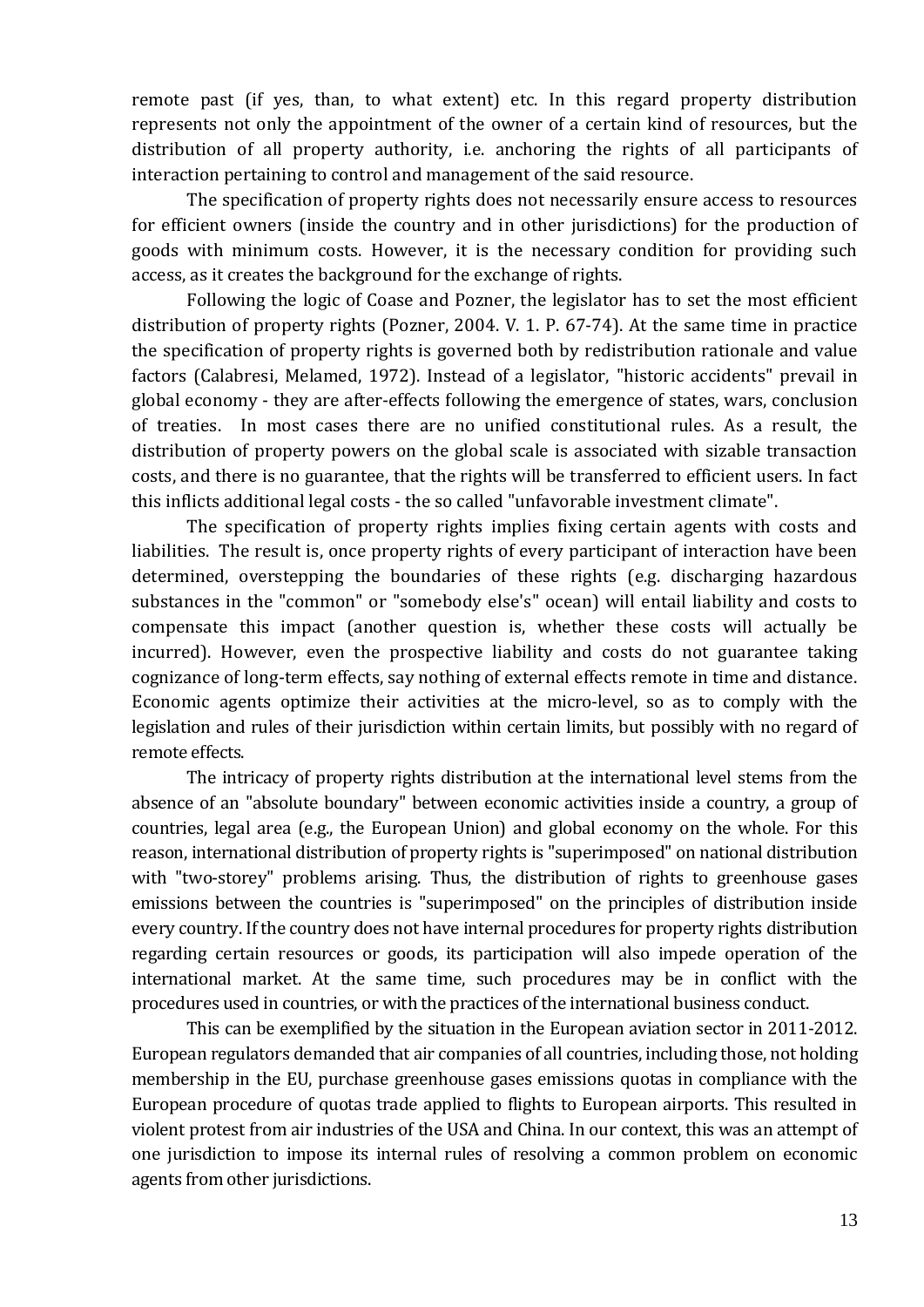Property rights distribution (and the consequent distribution of liability) at the international level does not necessarily imply a decision of a supranational regulator. Economic agents can freely, without any enforcement on the part of a supreme planner, transfer the ownership of resources to private, governmental or communal regimes of property (Ostrom, 1999). The initial distribution of property rights on the global scale (as well as at the local level) is carried out in the frames of the model, described by Buchanan: economic agents grasp all property rights they can, until faced with interests of other stakeholders (Buchanan, 1975). This stage is marked by the conclusion of the so-called constitutional agreement, stipulating property rights and preventing their unwarranted redistribution.

Presently the formation of a global constitutional agreement is unlikely, but similar agreements are concluded pertaining to specific problems<sup>10</sup>. This can be exemplified by agreements under Kyoto protocol and other systems of quotas trading in regard to greenhouse gases emissions, which make provisions for the specification the respective powers, moreover, a double mode is applied: country - enterprises-emitters. After that property powers can be exchanged between countries and agents inside the country.

The specification of property rights (liability) with the subsequent market exchange is far not always sufficient. Thus, addressing a number of global issues is not limited to the production and distribution of private amenities, while commons require a different approach. Let us give a generalized formulation of the problem: transaction costs of the price mechanism may be too high (market failure on the global scale). In this case market coordination will be inefficient and a different regulation mechanism may be necessary.

*The second problem is the choice of the optimal mechanism of transactions governance necessary for shaping the mechanism of global governance at the "operational" level.* We are referring to the pursuit of the most suitable combination of the hierarchical, market and hybrid modes of transactions governance in solving separate global problems.

For greater clarity let's picture a "biblical story of regulation". Let us say, that at some time on our planet there were no sovereign states, diverse legal regimes and significant heterogeneities of development - a kind of "institutional paradise". Under such conditions transaction costs were kept down to a minimum, development momentum was optimal, the distribution of resources was more or less homogeneous, property rights and contractual rights were fully observed. But for "the sins of economists" the Providence expelled the humanity from this paradise by bringing in extreme inequalities in development and natural resources distribution. Moreover, it also introduced sovereignty and state boundaries with dissimilar formal and informal institutions, and addition - drastic (though secondary) differences in development priorities, lifestyle, ethics etc. This modern situation is the background for the backward reduction of transaction costs, bridging development obstacles by selecting the appropriate (not ideal, but a functioning one) system of economic relations regulation pertaining to the transfer of property rights (transactions) for every sphere of human activity.

Transaction cost economics generally implies three modes of transactions

 $10$  In this case a constitutional agreement does not literally denote an introduction of a global "constitution", but a substitution of such treaty in the private sector - a set of formal and informal rules regarding certain resources.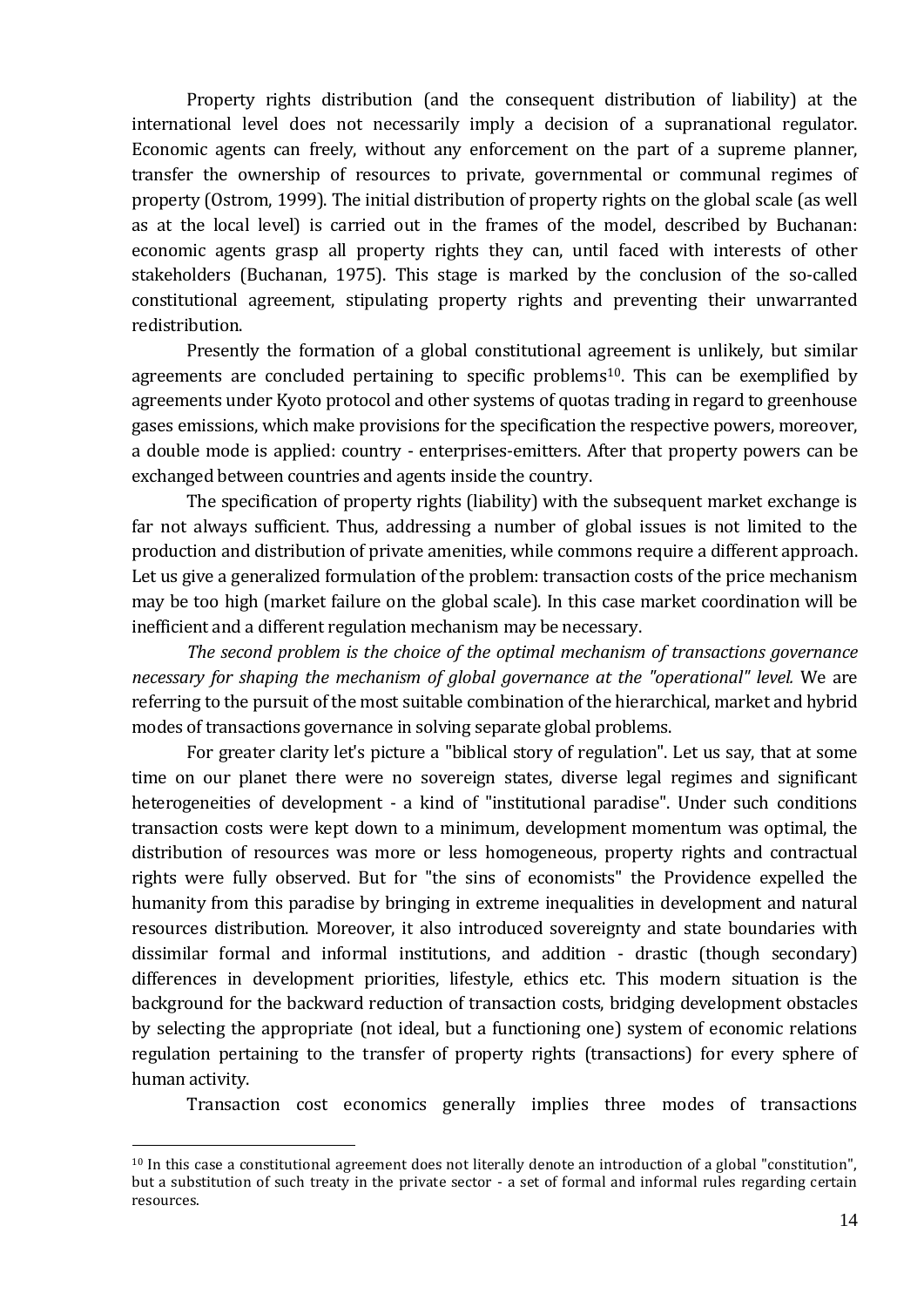governance. *Hierarchical* regulation suggests an asymmetric position of contract holders, where decisions about transactions are made solely by one party. *Hybrid* regulation enables both parties to participate in decision-making by means of negotiations (a bipartite mechanism) or by engaging an intermediary (a tripartite mechanism) $11$ . The hierarchical and hybrid modes of regulation involve long-term continuous relations as well as interdependence of the parties. In the event of *market* regulation independent parties freely switch between counteragents in the absence of special procedures of disputes settlement (either there are no disputes or their settlement does not present any considerable difficulties).

The choice of a mechanism of transactions governance is closely linked with the analysis of their characteristics. Among these characteristics, Williamson distinguished the frequency of the transaction, the specificity of its object and the degree of its uncertainty (Williamson, 1979). Yet, in fact the key criterion is the need for adaptation of transaction parties, which is carried out by means of a mechanism or market prices, or direct coordination.

Apparently, with a low specificity and/or frequency of transactions the choice of an alternative counteragent is associated with lower costs: in this case, it is possible to immediately switch to a different partner, as there are many options in the market. In this case, economic agents can be guided by the price mechanism, for it allows to efficiently *adapt to the market.* However, if resources (objects of transactions) are highly specific, i.e. finding a different counterpart is difficult, while transactions have to be carried out frequently, then stakeholders have to adapt directly one to another, since transition costs are too high. Here direct coordination is preferable, implying adaptation of counterparts to one another, and not to the market.

In selection of the price, mechanism market regulation of transactions is applied, while regulation of direct coordination tends to hierarchical structure: in this event adaptation costs will be minimal, since the process of issuing and executing commands in the frames of hierarchical structure does not suggest either negotiations or switching to other counterparts. In intermediate situations, the parties will opt for hybrid regulation. In an ultimate situation there are two alternatives: one of them is liberalization of goods and inputs transfer in the context of "ideal" global regulation; the other - a global government, and, in fact, a global Planning Committee.

The idea of preferred adaptation of a certain kind can be applied to any situation. For example, an endangered plant only grows in one country and is of value only for one foreign company; it is preferable to establish a hierarchical international structure, based on longterm cooperation and centralized control, because if one party withdraws from contractual relations, this will be ruinous for the resolution of the problem. But if the plant is to be found in many countries and is supplied to a number of companies, then a competitive market mechanism can be used, which automatically remunerates the country and the company, who will manage not only to preserve and use the plant, but do it in the most efficient way.

 $11$ It is assumed, that an intermediary is chosen voluntarily, though there are cases, when one jurisdiction, country or a group of countries announced this or that sphere of global economic (natural, geographic) life the area of their strategic interests. Thereby either "external regulation" of transactions or compulsory arbitration in the said sphere were imposed.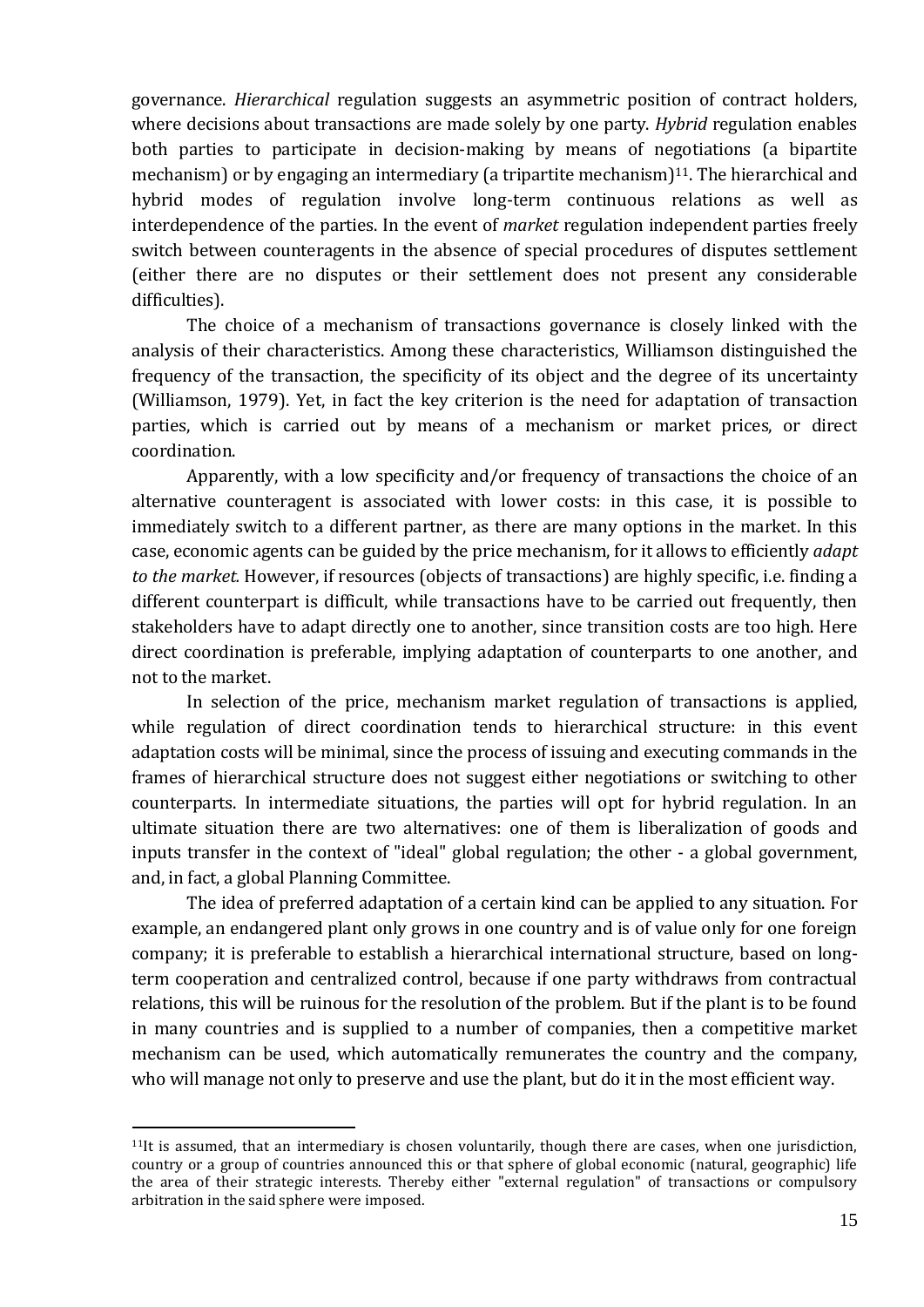The mechanism of regulation employed in a particular sphere is not necessarily the same. An intriguing example of the development of global regulation mechanisms is the global oil industry.

In the middle of the 20th century western oil companies and governments of oilproducing countries cooperated on hybrid basis - long-term bilateral negotiations. In the 1970-1980-s, there were changes to international mechanisms of regulation applied to this industry. Due to nationalization of oil-production enterprises in a number of countries in the 1970-s considerable amount of world oil reserves were centralized in the hands of national oil companies. States (and their national oil companies) could dispose of oil as a 'non-specific' asset. In the context of high and still growing demand, it could be sold to a wide variety of competing buyers. The market mechanism of transactions regulation turned out optimal for the producers, since oil traders, independent from western companies, could choose the most profitable buyer.

Due to further oil price increase, which made even it profitable to produce oil even at complicated oil deposits, as well as due to discoveries of new fields, alternative manufacturers entered the oil market, including the North Sea countries and the USSR. Buyers were enabled to switch between traders. Against the reduction of oil consumption in the 1980-s this implied an upswing in demand for market mechanisms on the part of oil consumers. At that moment, the replacement of older transactions regulation mechanisms with market mechanisms became inevitable.

Above we gave a list of the most frequently occurring mechanisms of global regulation. According to Williamson, a corresponding regime (mechanism) of transactions regulation can be assigned to each of them (Williamson, 1996):

a) an international organization, independently disposing of resourcing for reaching its objective - the hierarchical mechanism;

b) an international organization, acting as an advisor and arbitrator - the hybrid (tripartite) mechanism;

c) international bipartite agreements without a specialized oversight organization the hybrid (bipartite) mechanism;

d) international multipartite framework agreements - the hybrid (bi- or tripartite) mechanism;

e) network organizations of the civil society - the hybrid (bi- or tripartite) mechanism;

f) clubs, groups of countries, sharing mutual interests - the hybrid (bi- or tripartite) mechanism;

g) absence of specialized regulating organizations and long-term agreements - the market mechanism.

The table below lays out the general characteristics and examples of various mechanisms of transactions regulation with the participation of governmental or private economic agents.

The answer to the question of property rights specification in the context of a particular problem, as well as to the question of a mechanism of transactions governance allows the draw up a "menu" of institutional options of global governance mechanisms, which mentioned above in this article, and give basic comments to the selection of options.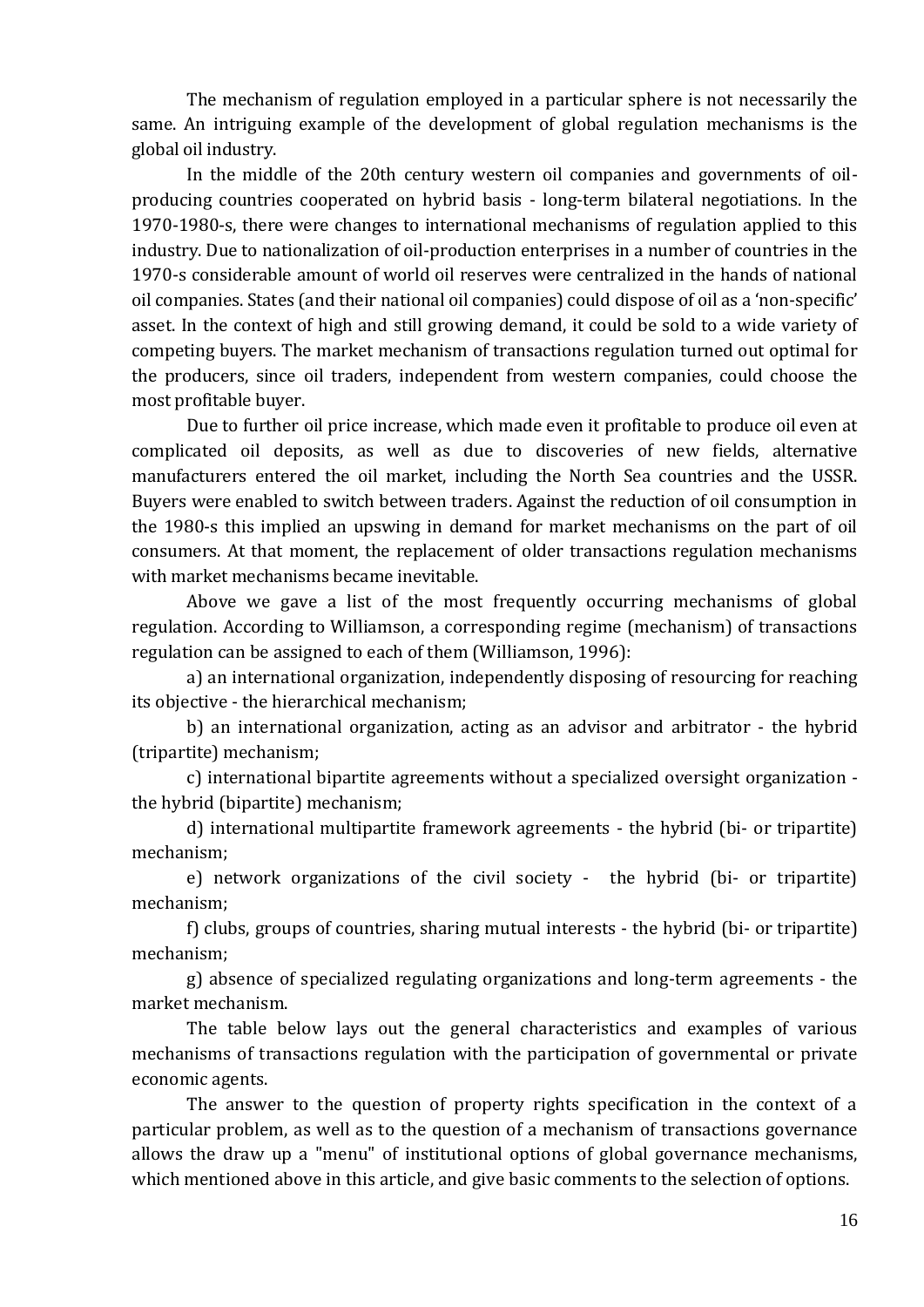| The regimes of international transactions governance |
|------------------------------------------------------|
| at the level of state and private sector             |

|                        | Market                     | Hybrid                | Hierarchy                 |
|------------------------|----------------------------|-----------------------|---------------------------|
| <b>States</b>          | <b>States</b><br>act<br>as | There is a long-term  | <b>States</b><br>delegate |
| (governmental          | independent market         | interdependence, bi-, | decision<br>making        |
| authorities)           | participants               | tri- or multipartite  | either<br>to<br>one<br>of |
|                        | (example:                  | regulation            | them,<br>or<br>to<br>a    |
|                        | government<br>bond         | mechanism             | supranational party,      |
|                        | market)                    | (example:<br>regional | authorities<br>the<br>of  |
|                        |                            | unions, the EU on the | other<br>countries        |
|                        |                            | whole)                | abide by their rules      |
|                        |                            |                       | (example:<br>the          |
|                        |                            |                       | countries<br>of<br>Euro   |
|                        |                            |                       | area in the sphere of     |
|                        |                            |                       | monetary policies)        |
| Companies<br>(private) | There<br>are               | There<br>are          | The<br>central<br>agent   |
| sector)                | independent private        | autonomous<br>but     | the<br>controls           |
|                        | buyers and vendors         | interdependent        | activities<br>of          |
|                        | (example:<br>the           | agents on the basis   | individuals<br>and        |
|                        | of<br>greater<br>part      | of<br>long-term       | institutions<br>in        |
|                        | international goods        | agreements            | different<br>countries    |
|                        | and inputs markets)        | (example:             | (example:                 |
|                        |                            | international chains  | transnational             |
|                        |                            | of value creation in  | companies)                |
|                        |                            | the context of long-  |                           |
|                        |                            | term cooperation)     |                           |

Let's exemplify this.

In the spring of 2013, there was much talk about an investigation, conducted by the International Consortium of Investigative Journalists, which resulted in the disclosure of certain data about a number of offshore transactions performed by high-ranking politicians of many countries in the British Virgin Islands. The wording of the global problem can be as follows: due to the existence of offshore zones, not only providing tax benefits, but also allowing to disguise information, transactors from all corners of the world can perform their shadow operations there. This impedes the functioning of states, including law enforcement agencies. It also globally limits voters' access to information - a global externality is produced.

For internalization of the described effect, property rights have to be defined first. Whether international norms entitle "offshore" islands to provide secrecy of all transactions? If yes, i.e. the rights to dispose of the information are fully relegated to the islands, then, the global community can pay them to waive this right and disclose the information. Accordingly, such disclosure will depend on whether the stakeholders will be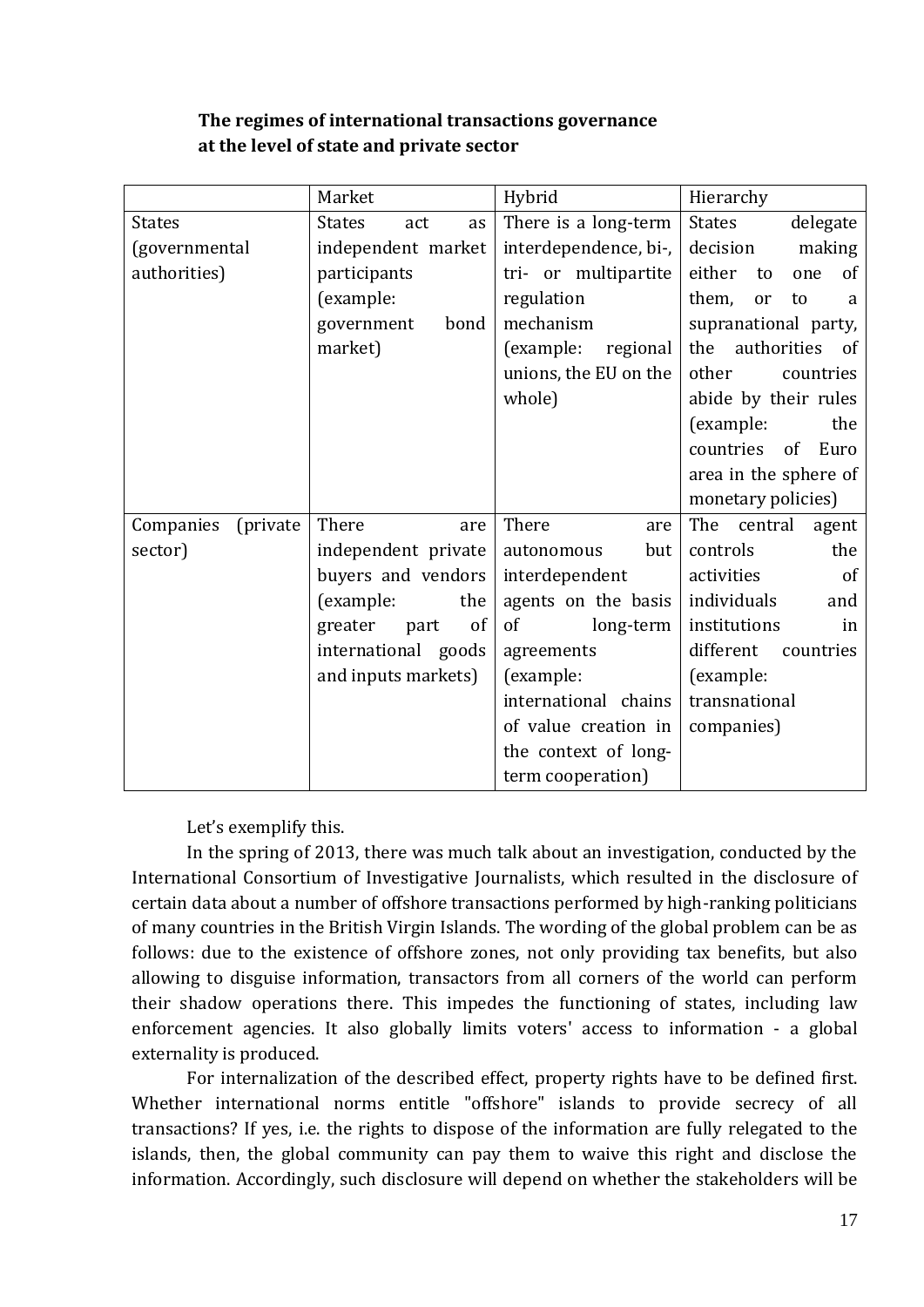able to raise the finances to compensate the waiver of the right. At first the idea of such compensation may seem unusual, but in the context of offshore islands' financial difficulties, e.g. during a crisis, it is possible. However, in this case the states might be faced with the problem of collective actions: far not all of them are willing to pay for the disclosure of offshore information, while some states will sooner additionally pay for the preservation of secrecy. If a common international decision is taken, stipulating, that "offshore" islands are not entitled to secrecy, the information can be subducte (yet, they may claim a counter-compensation, which though seems unlikely).

Whilst property rights (in this case - property right to secret information) are undetermined, the disclosure of information will be occasional and will not resolve the problem. None of the parties will have confidence about the disclosure of information, or, vice versa, preservation of secrecy. As a matter of fact, for this reason namely the journalists did not disclose the entire information - they could have faced legal risks.

Next question is the choice of a mechanism of transactions governance, in particular, in application to payments for information, if required, for its disclosure and transfer in every case of property rights distribution. The hierarchical structure can be employed - let us say, a specific international regulatory body similar to FATF, which will be authorized to investigate and make public all "offshore affairs". A market mechanism could be used: i.e., announcing, that via a certain procedure all interested parties (probably, with a number of restrictions, but at least, this would include governmental and parliamentary officials, mass media, international organizations) have access to the documentation of financial deals in offshore territories. In this case, the stakeholders will act independently.

Then, with low transaction costs, it is possible to achieve the level of information proximal to the optimum. In other words, if a market mechanism is applied, then, all information which disclosure is deemed efficient (from the standpoint of social benefits and costs), is likely to be disclosed. Yet, the scale of disclosure will be governed by the balance of private benefits and costs - e.g., the rich will have more opportunities for control. This drawback can be partially eradicated by using a hierarchical mechanism - a special organization. Yet, their incentives have be to such that allow to avoid the problem of a principal-agent. A hybrid organization can be created, let us say, a network of national antioffshore independent services.

Due to the peculiarities of transactions, agents are forced to select institutions enabling them to govern the said transactions with minimum costs: in fact (on condition of successful negotiations), they manage to achieve a minimum possible discord pertaining to the procedure of transactions. Needless to say, the parties' assessment of profitability of such treaties may change with time.

Institutions are in *demand* with the agents, but there also exists a problem of *supply* of institutions. The latest is understood as the ability not only to come up with the rules of regulation, but also to enforce them. One of the peculiarities of global regulation is the absence of a formal guarantor at the global level. This, naturally, does not mean that enforcement is not possible in international relations: Furubotn and Richter give a number of methods of international treaties protection both on a bi- and multipartite basis, including bonds exchange, agreement termination threat, reputation costs, support of treaties by a hegemon-state etc. (Furubotn, Richter, 2005).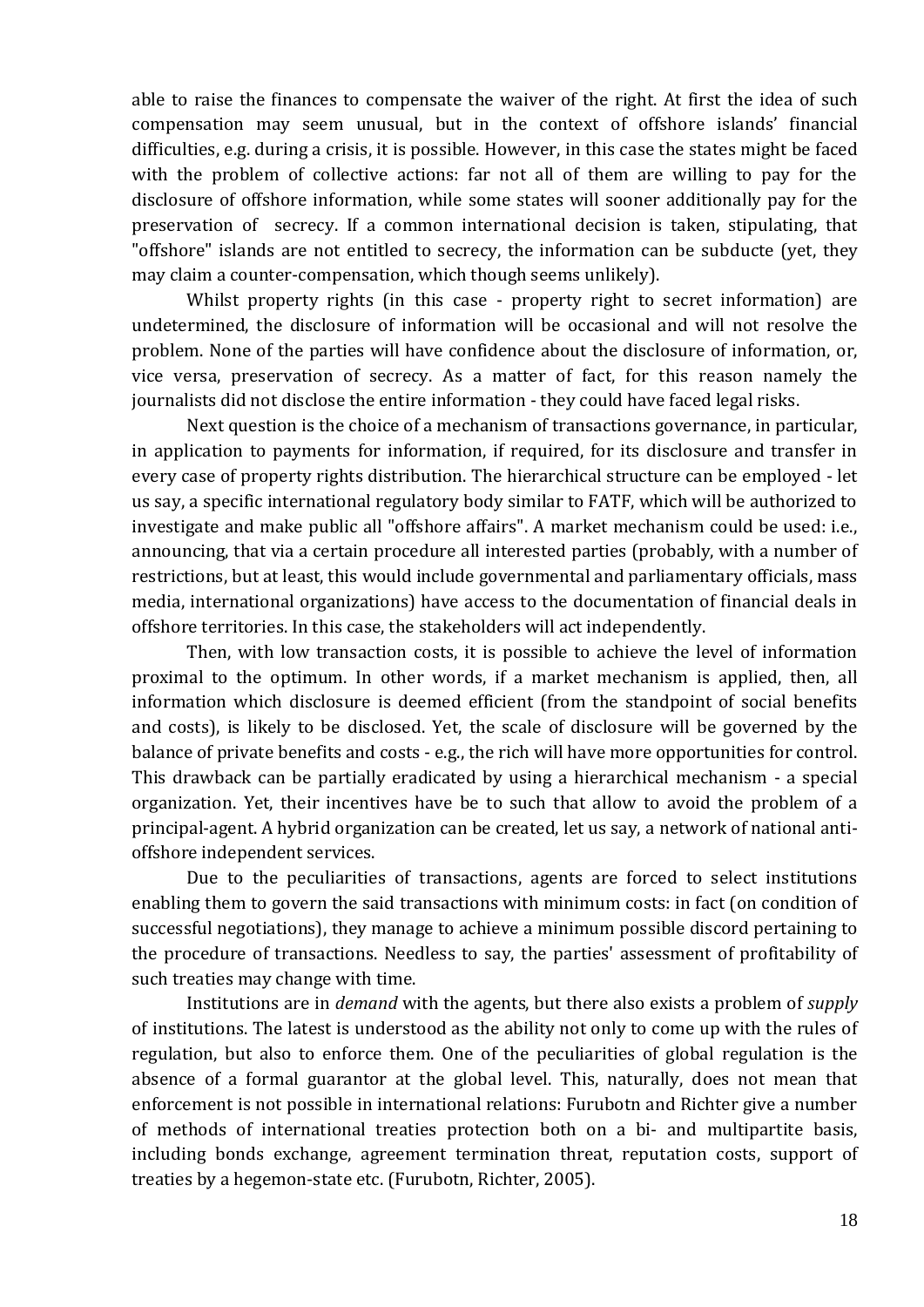Both states and private companies can participate in the supply of international institutions. Yet in the second case some problems arise, which in theory ascend to the scope of organizations and group interests (Olson, 1965). If the object of a transaction are commons, with a comparatively large group of stakeholders, and a number of agents (states) are privileged from the standpoint of violence potential (as compared to individuals and organizations), then the costs of private guarantors can turn out to be too high relative to the benefits. This is where states return to the foreground.

*The third problem,* closely connected with the first two, is *the mechanism of expansion of the established institution*. This expansion can be achieved using mechanisms of the institutional or political market (Tambovtsev, 2005). In the case of institutional market, every agent can choose between alternative institutions: an example for interstate economic relations is the regime of the WTO, which makes provisions for voluntary entry (but with a complicated system of admission on a consensus basis). In the political market institutions are imposed by a regulating body - its guarantor - on all agents, performing activities in a certain sphere, while the objects of this rule themselves can influence decision-making using their negotiating power.

A vivid example of such interaction was the situation in Libya: violent suppression of civil commotions by sovereign state authorities, which transgressed the rules of western society, lead to sanctions on the part of the latter, up to armed intervention. Another example of various methods of institutions expansion is the single-handed adoption of the "gold-standard" by the developed countries at the end of the 19th century, which illustrates the institutional market; post-war centralized introduction of Bretton-Woods system, as an example of the political market.

*The fourth problem is ensuring feedback and mechanism correction.* Does the method of addressing a global problem, selected by the international community, meet the expectations? Are the existing mechanisms adequate for the current needs of the global community? These questions are topical due to institutional inertia: an inadequate mechanism will not be automatically edged out, at least, it will not disappear in a historically short term, on the opposite, it will create the threat of getting into an institutional trap. In this context we can mention the shortcomings of the UN, and, in particular, the Security Council, inadequate distribution of votes in Bretton-Woods institutions, an obvious lack of "capacity" of organizations, dealing with poverty, biodiversity, climate and destined to prevent and minimize losses of the civil population during local conflicts.

\*\*\*

Analyzing and establishing the mechanism of addressing global problems, emerging in the global economy, suggests:

- revealing the characteristics and parties of the produced external effect:
- determining the existing property rights (and liabilities), if present, and identifying the possibilities of their specification, if absent; otherwise redistribution of rights with a view to reduce the access costs for efficient agents;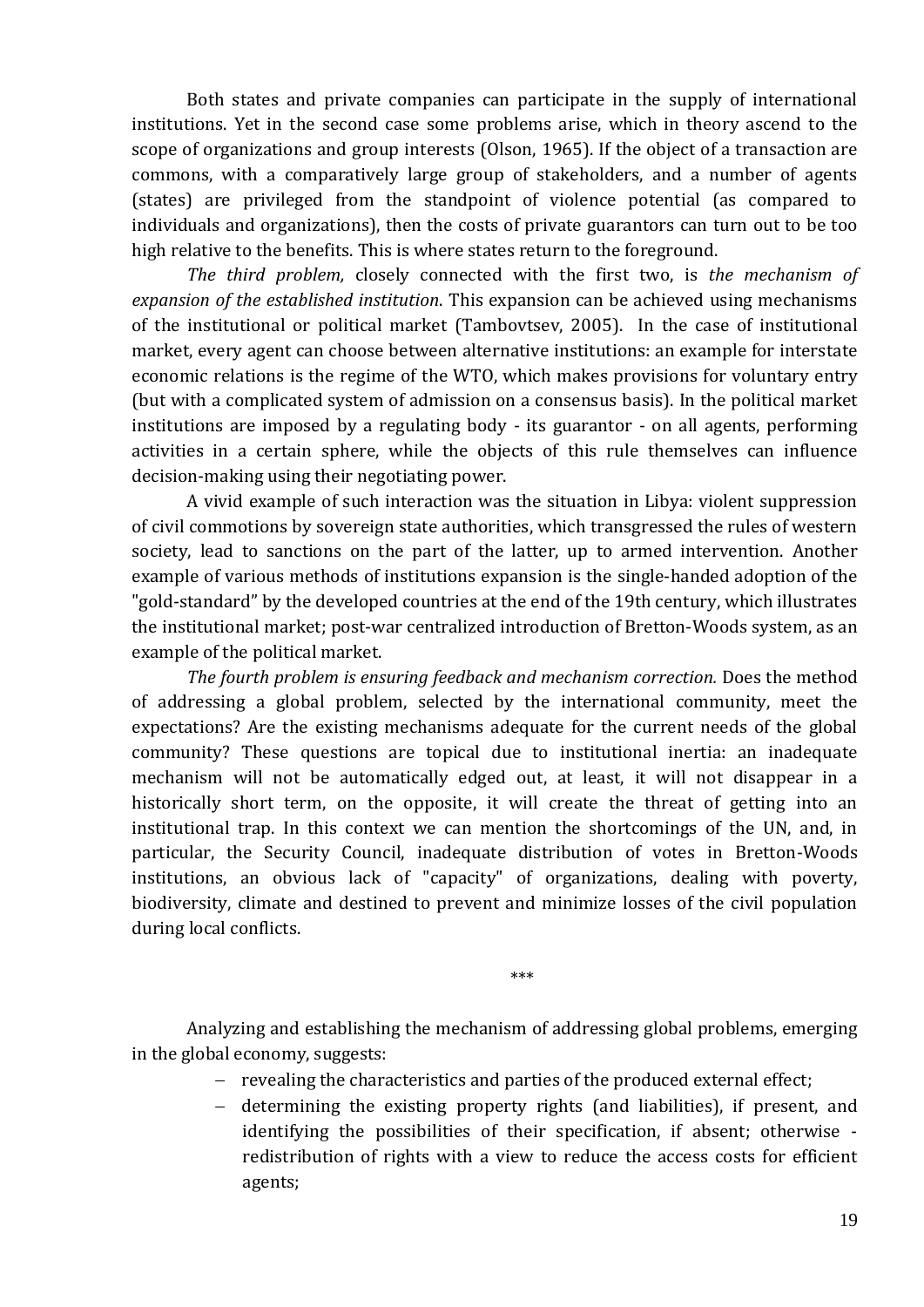- identifying the parties and characteristics of entities, benefitting or incurring losses in every redistribution of rights;
- considering alternative mechanisms of transactions governance for internalization of externalities, fostering public welfare;
- studying ways and perspectives of expanding sustainable institutions, involved in establishment (redistribution) of property rights and creating a mechanism for transactions regulation;
- pursuit of possible mechanisms of enforcement in the given international relations;
- selecting mechanisms of feedback and correction of the existing and the suggested regulation mechanisms.

In this article we did not aim at picturing a complete logical system of international governance, as such a study would require analyzing the actions of governments, companies, national elites, which cannot be reduced to the rational logic of minimizing transaction costs of global governance. In fact, the existing regulation systems are a product of the historic process of origination of problems, and their settlement in the ways available to the agents, who, in their turn, are aware of the risks and threats. The political possibility to take rational decisions in economy and regulation is restricted by the existing international institutions and interests of the leading countries. The current system of international governance has rational content opposing chaos, reducing costs and gradually shifting to the resolution of pressing problems (global externalities). However, it is imperfect, is subject to challenges, both innovative and opportunist, but this content can be rationally systematized in the language of economic theory, which will allow to raise the question of its optimization.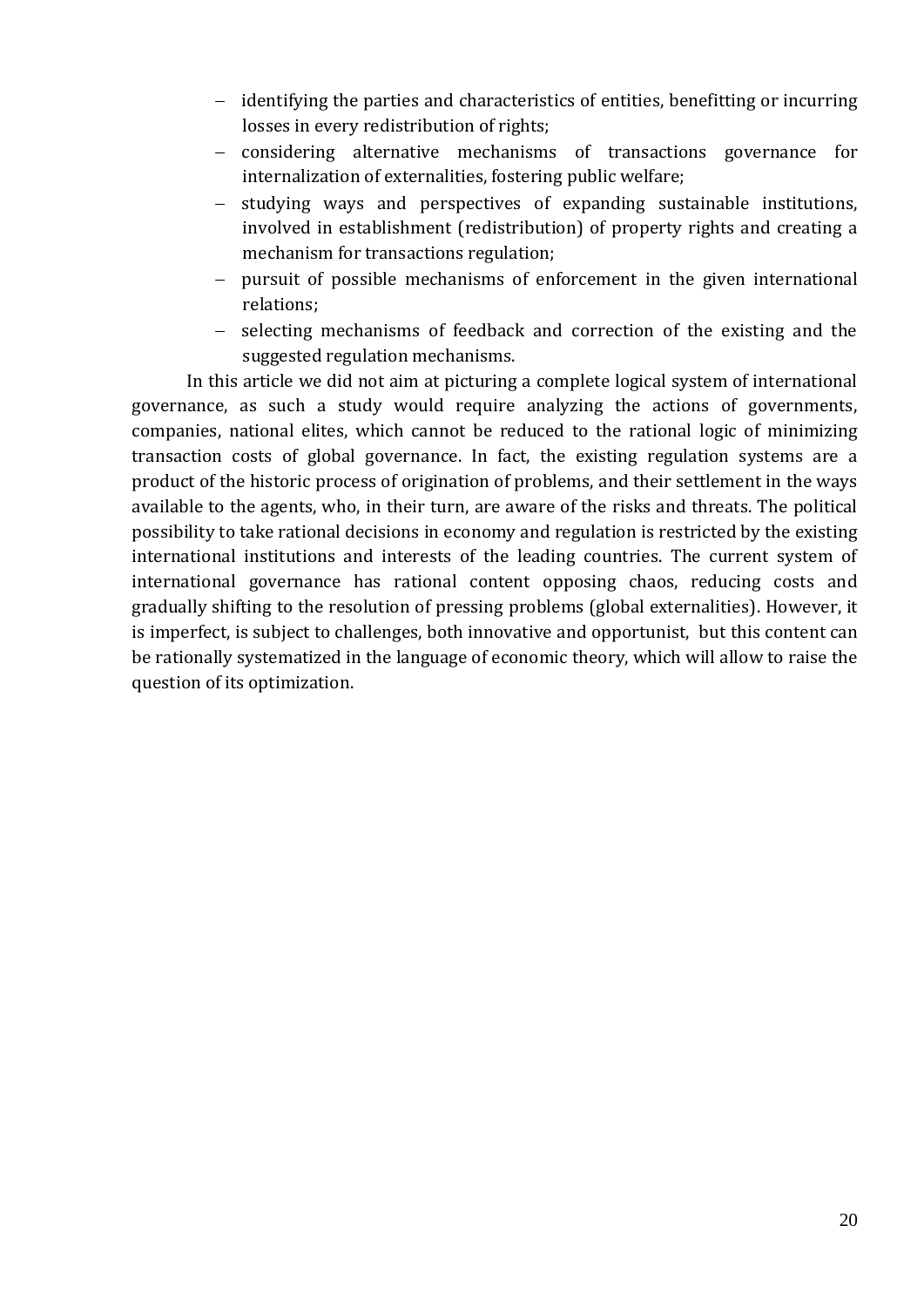# *LITERATURE*

*Afontsev S.* (2002). Economic Policy in the Modern World: "Global Governance" or Global Political Market? // Foreign Policy and Security of Modern Russia, 1991—2002. Moscow: MGIMO. Vol. 2. P. 287—309.

*Afontsev S*. (2010). Political Markets and Economic Policies. Moscow: KomKniga.

*Auzan A.* (ed.) (2011). New Institutional Economic Theory. 2nd ed. Moscow: INFRA-M.

*Bell S., Hindmoor A.* (2009). Rethinking Governance: The Centrality of the State in the Modern Society. N. Y.: Cambridge University Press.

*Bevir M.* (2011). Key Concepts in Governance. L.: SAGE Publications Ltd.

*Bratersky M.* (ed.) (2012). Non-military Instruments of Russia's Foreign Policy: Global and Regional Mechanisms. Moscow: HSE Publishing House.

*Buchanan J.* (1975). The Limits of Liberty: Between Anarchy and Leviathan. Chicago: The University of Chicago Press.

*Calabresi G., Melamed A.* (1972). Property Rules, Liability Rules, and Inalienability: One View of the Cathedral // Harvard Law Review. Vol. 85, No 6. P. 1089—1128.

*Chavagneux C.* (2010). Economie politique internationale. P.: La Decouverte.

*Demsetz H.* (1967). Toward a Theory of Property Rights // The American Economic Review. Vol. 57, No 2. P. 347—359.

*Dynkin A.* (ed.) (2011). Strategic Global Outlook: 2030 / IMEMO RAN. Moscow: Magistr.

*Furubotn E., Richter R.* (2005). Institutions and Economic Theory: The Contribution of the New Institutional Economics. St. Petersburg: SPbGU Publ.

*Gilpin R., Gilpin J. M.* (1987). The Political Economy of International Relations. Princeton: Princeton University Press.

*Graz J.-C.* (2010). La gouvernance de la mondialisation. P.: La Decouverte.

*Grigoryev L., Morozkina A.* (2013). Different Economies, Common Problems. BRICS: Time for Consolidation // Russia in Global Affairs. No 2. P. 26—39

*Keohane R.* (1984). After Hegemony: Cooperation and Discord in the World Political Economy. Princeton: Princeton University Press.

*Keohane R., Nye J.* (1987). Power and Interdependence Revisited // International Organization. Vol. 41, No 4. P. 725—753.

*Keohane R., Ostrom E.* (eds.) (2005). Local Commons and Global Interdependence. L.: Sage Publications.

*Kindleberger C. P.* (1973). The World in Depression, 1929—1939. University of California Press.

*Krasner S.* (1983). International Regimes. N. Y.: Cornell University Press.

*Kuzminov Ya., Bendukidze K., Yudkevich M.* (2006). The Course of Institutional Economics: Institutions, Networks, Transaction Costs, Contracts. Moscow: HSE Publishing House.

*Makarov I.* (2011). Double Dividend to Replace Global Altruism // Rossiya v Globalnoi Politike. No 4. P. 142—154.

*Olson M.* (1965). The Logic of Collective Action: Public Goods and the Theory of Groups. Cambridge, MA: Harvard University Press.

*Mitrany D.* (1944). A Working Peace System: An Argument for the Functional Development of International Organization. N. Y.: Oxford University Press.